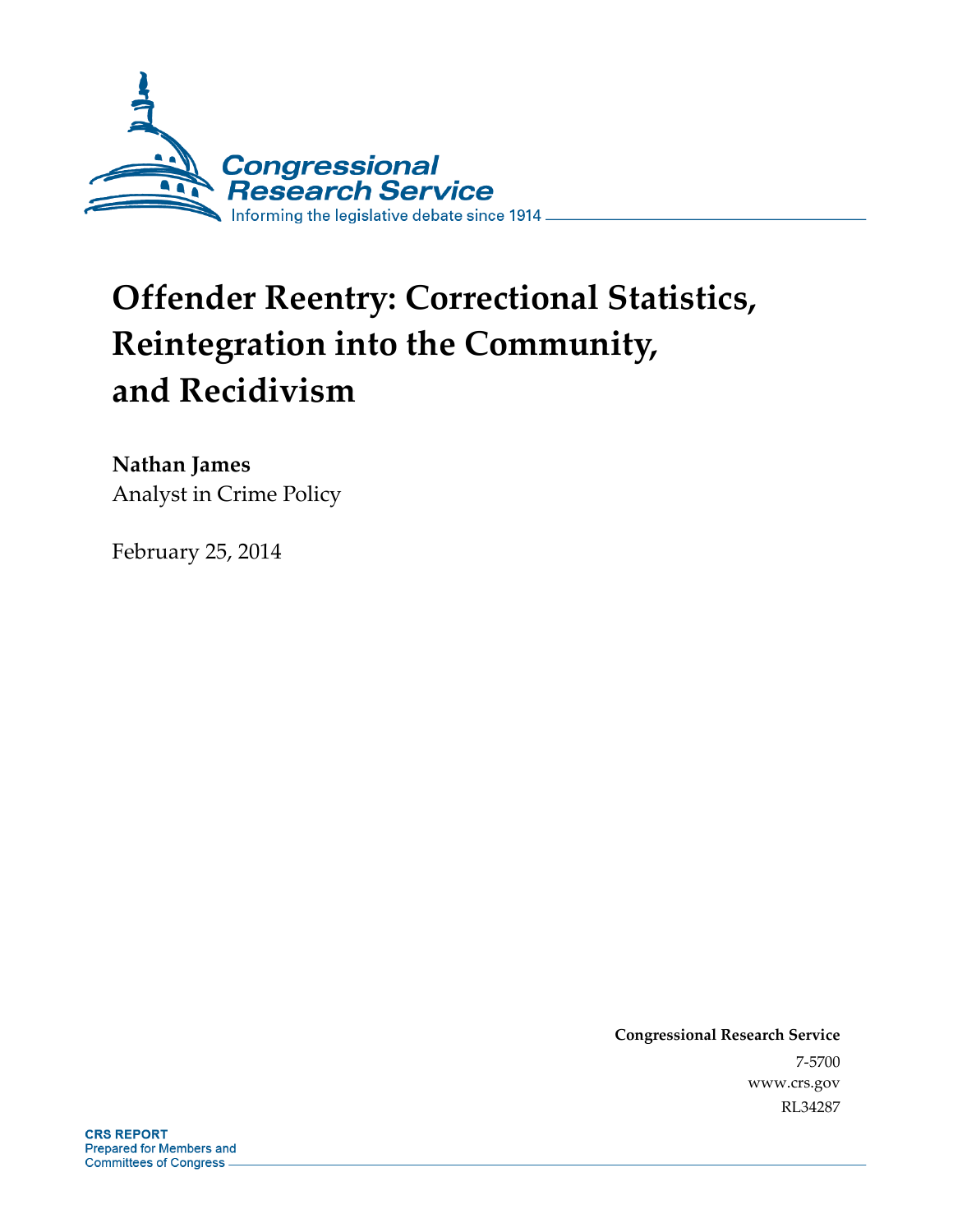## **Summary**

The prison population in the United States has been growing steadily for more than 30 years. The Bureau of Justice Statistics reports that since 1990 an average of 590,400 inmates have been released annually from state and federal prisons and almost 5 million ex-offenders are under some form of community-based supervision. Offender reentry can include all the activities and programming conducted to prepare ex-convicts to return safely to the community and to live as law-abiding citizens. Some ex-offenders, however, eventually end up back in prison. The most recent national-level recidivism study is 10 years old; this study showed that two-thirds of exoffenders released in 1994 came back into contact with the criminal justice system within three years of their release. Compared with the average American, ex-offenders are less educated, less likely to be gainfully employed, and more likely to have a history of mental illness or substance abuse—all of which have been shown to be risk factors for recidivism.

Three phases are associated with offender reentry programs: programs that take place during incarceration, which aim to prepare offenders for their eventual release; programs that take place during offenders' release period, which seek to connect ex-offenders with the various services they may require; and long-term programs that take place as ex-offenders permanently reintegrate into their communities, which attempt to provide offenders with support and supervision. There is a wide array of offender reentry program designs, and these programs can differ significantly in range, scope, and methodology. Researchers in the offender reentry field have suggested that the best programs begin during incarceration and extend throughout the release and reintegration process. Despite the relative lack of research in the field of offender reentry, an emerging "what works" literature suggests that programs focusing on work training and placement, drug and mental health treatment, and housing assistance have proven to be effective.

The federal government's involvement in offender reentry programs typically occurs through grant funding, which is available through a wide array of federal programs at the Departments of Justice, Labor, Education, and Health and Human Services. However, only a handful of grant programs in the federal government are designed explicitly for offender reentry purposes.

The Second Chance Act (P.L. 110-199) was enacted on April 9, 2008. The act expanded the existing offender reentry grant program at the Department of Justice and created a wide array of targeted grant-funded pilot programs.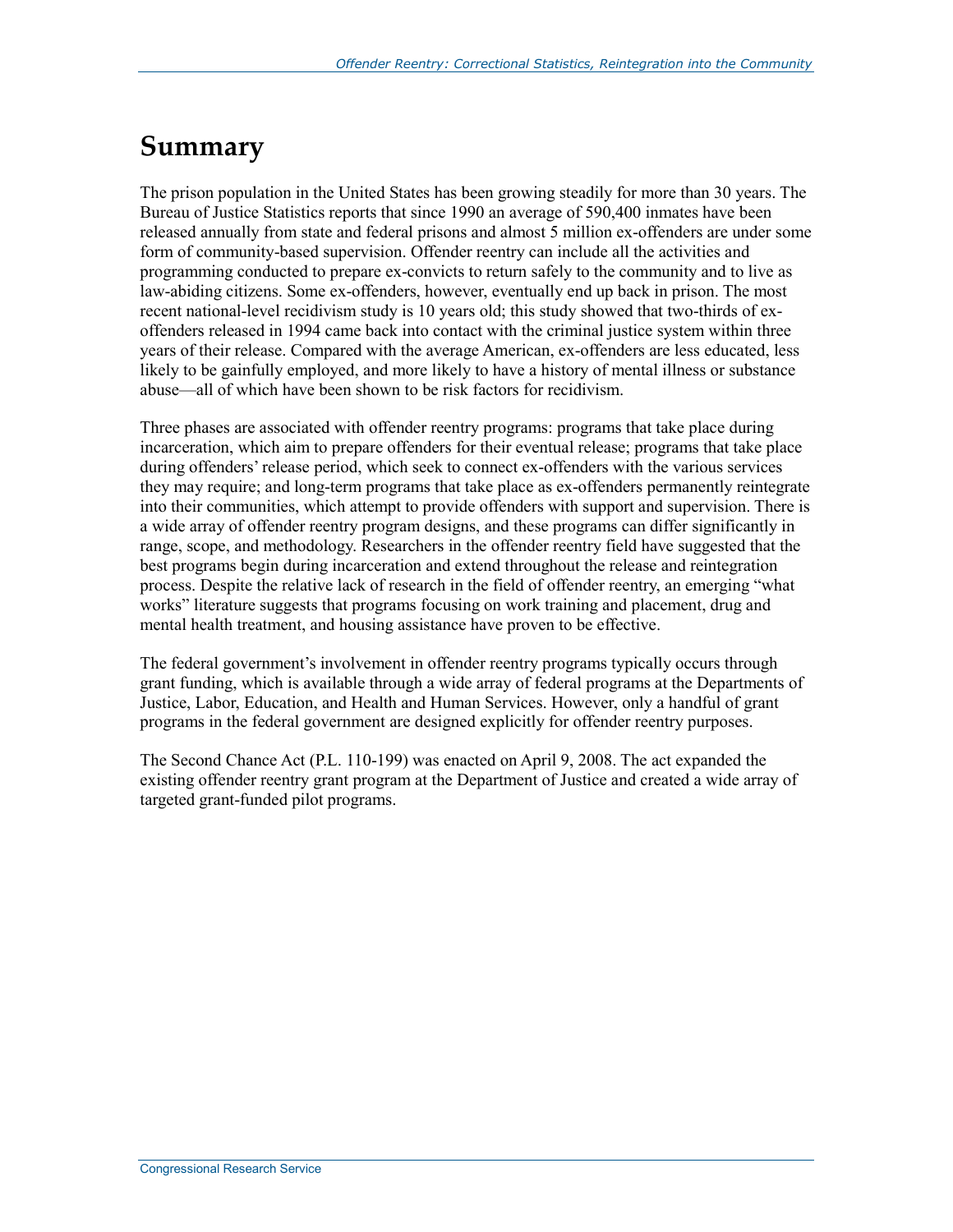## **Contents**

## Figures

## **Tables**

| Table B-1. Authorized and Appropriated Funding for the DOJ Reentry Program, FY2001- |  |
|-------------------------------------------------------------------------------------|--|
|                                                                                     |  |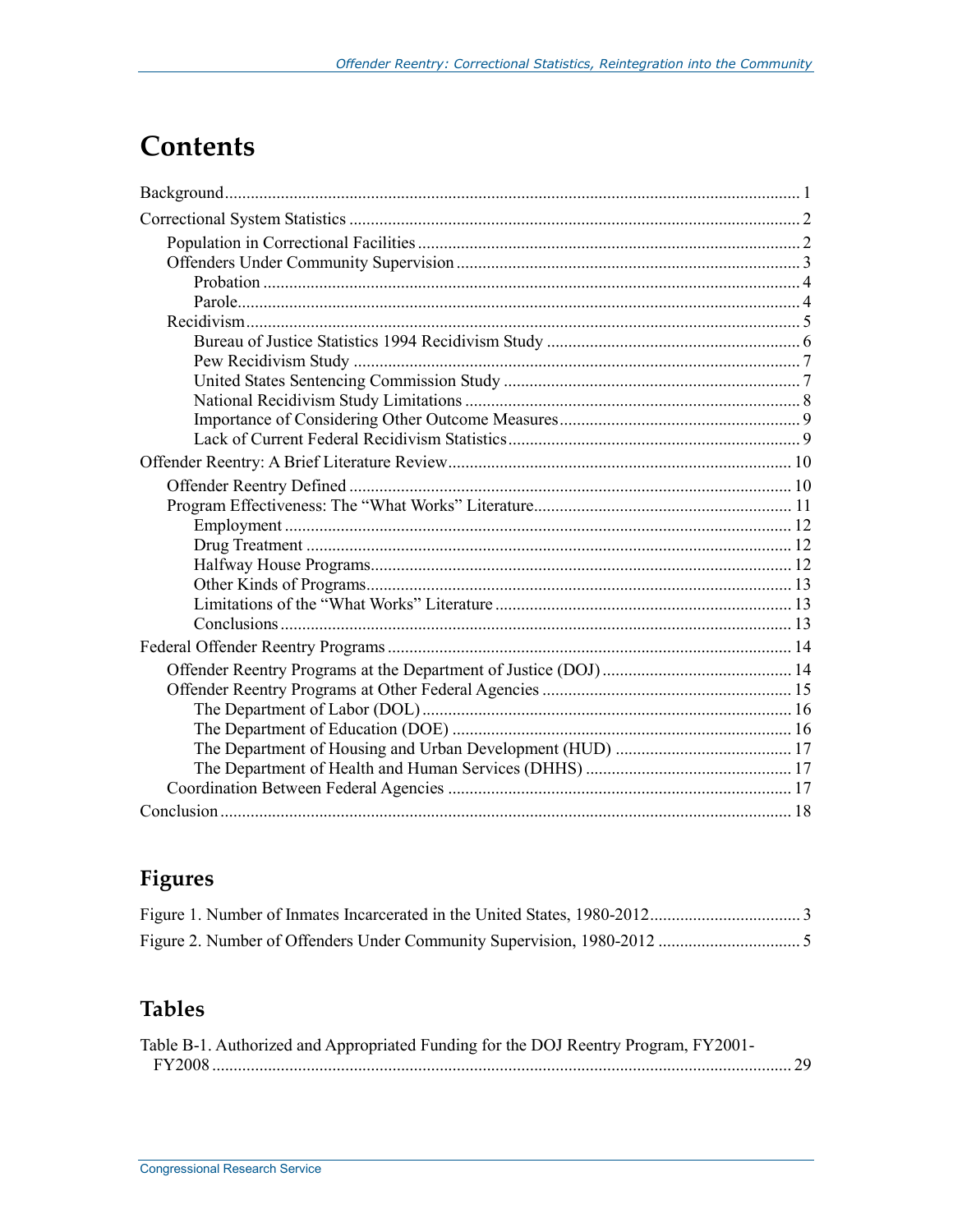| Table B-2. Authorized and Appropriated Funding for the Second Chance Act Grant |  |
|--------------------------------------------------------------------------------|--|
|                                                                                |  |

## **Appendixes**

## **Contacts**

|--|--|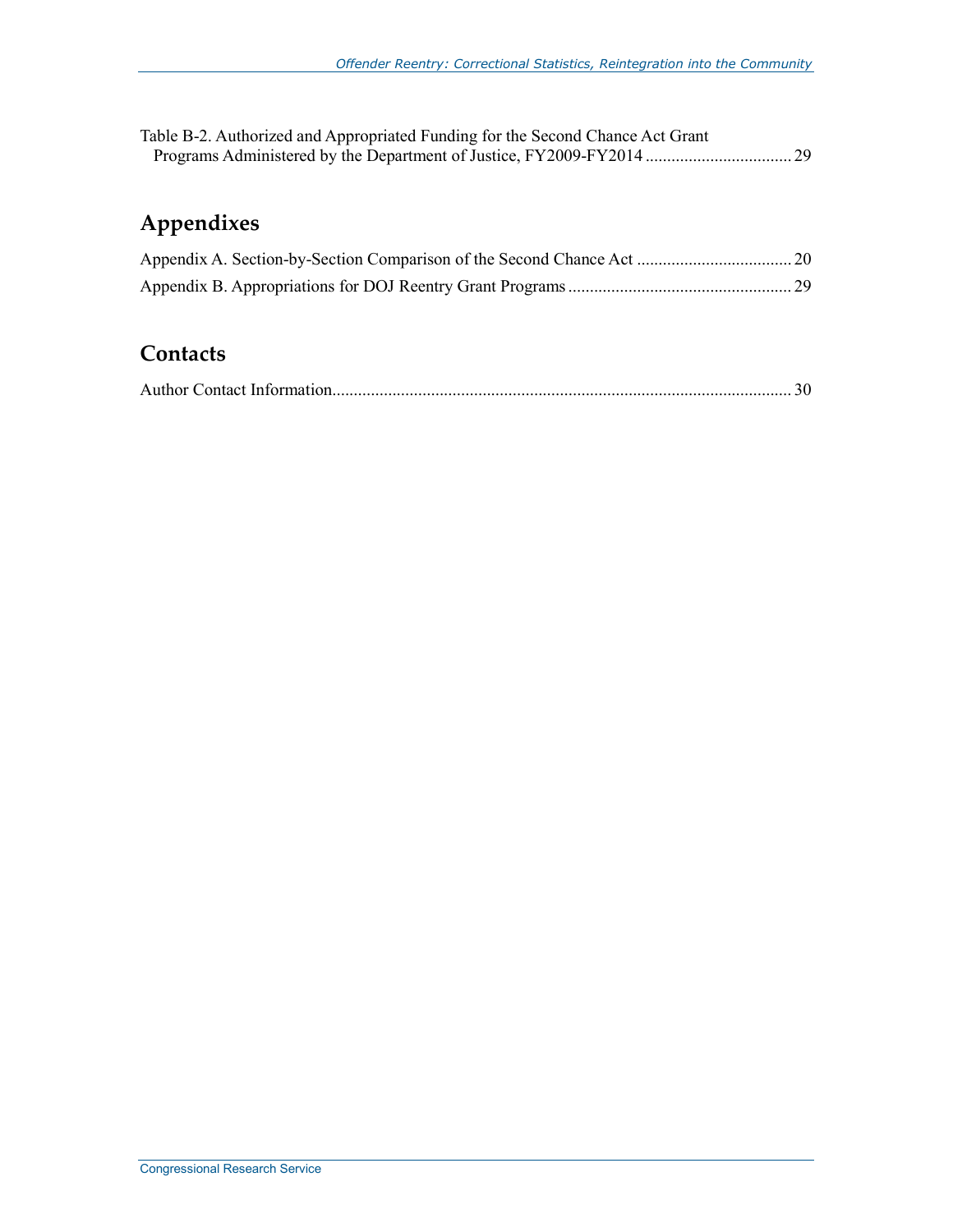## **Background**

Over 95% of the prison population today will be released at some point in the future.<sup>1</sup> Since 1990, an average of 590,400 inmates have been released annually from state and federal prisons.<sup>2</sup> The Department of Justice's (DOJ's) Bureau of Justice Statistics (BJS) has estimated that two-thirds of all released prisoners will be rearrested within three years of their release and about half will be reconvicted.<sup>3</sup> Many studies have indicated that reentry initiatives that combine work training and placement with counseling and housing assistance can reduce recidivism rates.<sup>4</sup> According to the BJS, the average per prisoner cost of incarceration in state prison in 2010 was approximately \$28,000 per year.<sup>5</sup> States collectively spent nearly \$48.5 billion on their correctional systems in 2010, the most recent year for which data are available.<sup>6</sup>

Offender reentry includes all the activities and programming conducted to prepare ex-convicts to return safely to the community and to live as law-abiding citizens. Reentry programs are typically divided into three phases: programs that prepare offenders to reenter society while they are in prison, programs that connect ex-offenders with services immediately after they are released from prison, and programs that provide long-term support and supervision for ex-offenders as they settle into communities permanently. Offender reentry programs vary widely in range, scope, and methodology. The best-designed programs, according to the research in the field, are those that span all three phases.<sup>7</sup>

A Government Accountability Office (GAO) report also suggests that post-release planning should begin as early as possible, ideally as soon as an inmate is admitted into prison or even immediately after sentencing. Such planning could include helping the offender to develop the skills and knowledge base necessary to find a job and have access to education, such as General Equivalency Degree classes for those who have not completed high school, and either vocational training or college classes for those that have completed high school but have not entered into a career<sup>8</sup>

As offenders approach their release date, the research suggests that reentry planning focus on connecting offenders with the community and workplace resources they will need to get

 1 U.S. Department of Justice, Office of Justice Programs, "Reentry," http://www.reentry.gov/.

<sup>2</sup> E. Ann Carson and Daniela Golinelli, *Prisoners in 2012: Trends in Admissions and Releases 1991-2012,* U.S. Department of Justice, Office of Justice Programs, Bureau of Justice Statistics, NCJ 243920, Washington, DC, December 2013, p. 3, http://www.bjs.gov/content/pub/pdf/p12tar9112.pdf.

<sup>&</sup>lt;sup>3</sup> U.S. Department of Justice, Office of Justice Programs, Bureau of Justice Statistics, "Reentry Trends in the United States: Recidivism," on file with the author. Hereafter cited as "Reentry Trends."

<sup>4</sup> Wilkinson, Reginald A., Director of the Ohio Department of Rehabilitation and Correction, "Offender Reentry: A Storm Overdue," Paper Prepared for Third National Forum on Restorative Justice, March 2002, on file with the author. Hereafter cited as "A Storm Overdue."

<sup>5</sup> Tracey Kyckelhahn, *State Corrections Expenditures, FY1982-2010*, U.S. Department of Justice, Office of Justice Programs, Bureau of Justice Statistics, NCJ239672, Washington, DC, December 2012, p. 4, http://www.bjs.gov/ content/pub/pdf/scefy8210.pdf.

<sup>6</sup> Ibid., p. 11.

<sup>7</sup> U.S. Department of Justice, Office of Justice Programs, "Learn About Reentry," http://www.reentry.gov/learn.html. Hereafter cited as "Learn About Reentry."

<sup>&</sup>lt;sup>8</sup> U.S. Government Accountability Office, "Prisoner Release: Trends and Information on Reintegration Programs," GAO-01-483, June 2001, pp. 19-25. Hereafter referred to as "GAO Prisoner Release Report."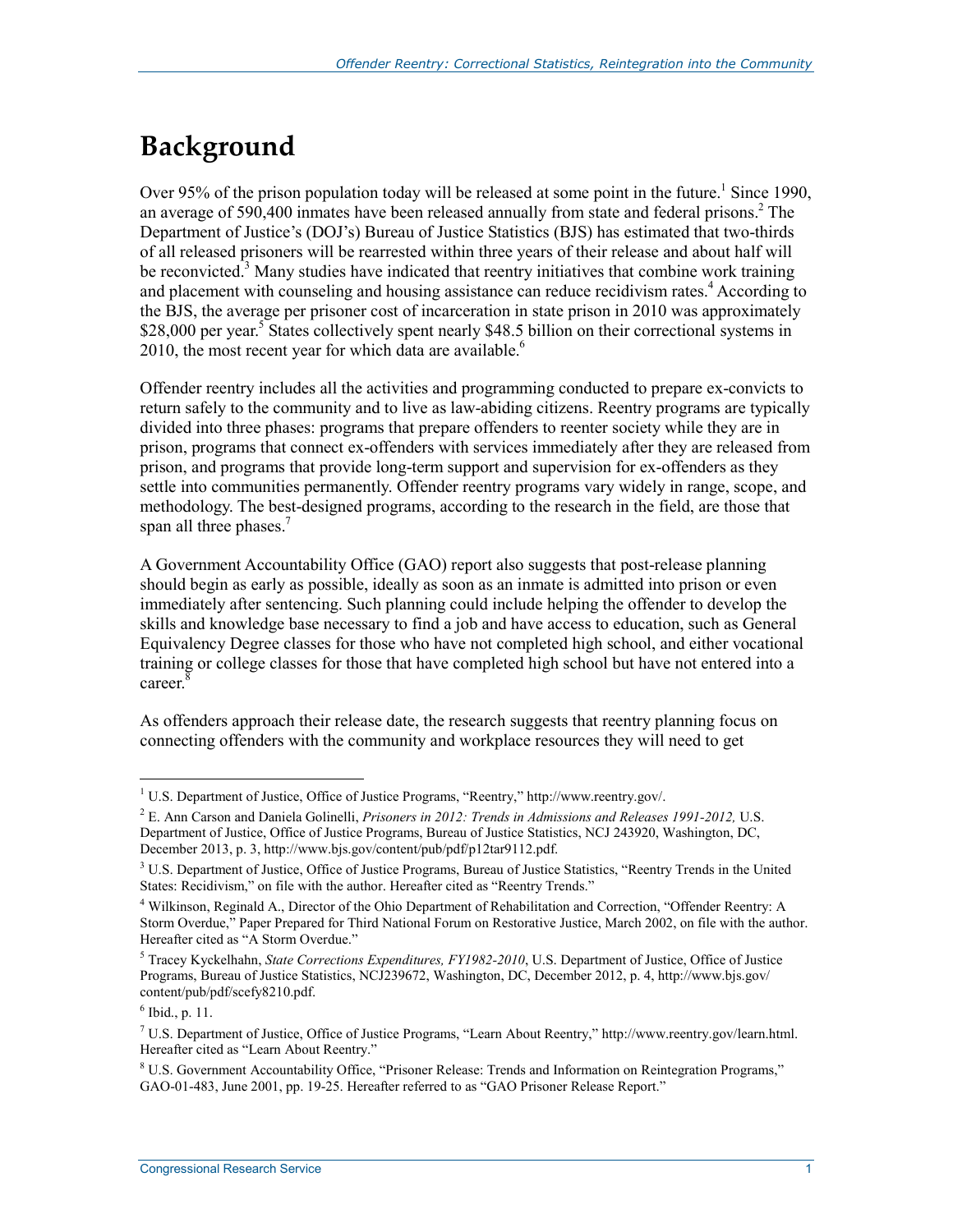established. Again, employment and access to education have been cited by many studies as two of the most important aspects contributing to the successful reintegration of ex-offenders into society.<sup>9</sup> Lastly, studies suggest it is important for the reentry process to continue as offenders reintegrate into society. Indeed, for many offenders, the first few weeks of adjustment after release are actually less difficult than the longer period of community reintegration.<sup>10</sup> In many cases, this period of time can span the entire three to five years that offenders are sometimes supervised in the community.<sup>11</sup>

## **Correctional System Statistics**

To understand the issue of offender reentry, one must first understand the ways in which exoffenders are released into the community. It is also worthwhile to analyze the population of individuals serving sentences in correctional facilities, because the number of offenders reentering the community is necessarily related to the number and type of offenders serving prison sentences. This section analyzes national data on the nation's correctional system.

## **Population in Correctional Facilities**

The correctional system includes two main forms of detention: jails and prisons. Jails, also known as local lockups, are facilities generally used to temporarily detain individuals who have been arrested or charged with a crime but not usually convicted.<sup>12</sup> The jail population is thus extremely fluid, with individuals usually staying for a matter of weeks, and includes individuals who may never be convicted of a crime. Prisons, on the other hand, typically house individuals who have been convicted of a crime and sentenced to a term of one year or longer. For this reason, the prison population is less fluid than the jail population.

The number of inmates incarcerated in correctional facilities steadily increased between 1980 and 2008 when it reached its peak of just more than 2.3 million inmates. However, in recent years the number of incarcerated individuals has declined. The number of inmates in prisons and local jails decreased by 15,400 (-0.7%) inmates in 2009, 21,900 (-1.0%) inmates in 2010, 30,400 (-1.3%) inmates in 2011, and 11,300 (-0.5%) in 2012. The decrease in the correctional population in 2009 was the result of a declining jail population, but in 2010 and 2011, there was a decrease in the number of inmates held in both jails and prisons. The overall correctional population decreased again in 2012, but this was the result of a decline in the number of inmates held in prison; the number of inmates held in jails increased. Between 1980 and 2008, the number of people imprisoned in the United States increased, on average, 5.7% per year. However, the number of incarcerated persons has decreased, on average, by 0.9% annually since 2009. **Figure 1** shows the number of inmates incarcerated in the United States from 1980 to 2012 (the most recent data available).

<sup>&</sup>lt;sup>9</sup> A Storm Overdue.

<sup>&</sup>lt;sup>10</sup> Taxman, Faye et al., "Targeting for Reentry: Matching Needs and Services to Maximize Public Safety," National Criminal Justice Reference Service, March 25, 2002.

<sup>&</sup>lt;sup>11</sup> GAO Prisoner Release Report, p. 5.

 $12$  While this is generally the case, jails on occasion can also include individuals sentenced to prison terms lasting less than one year (misdemeanors) and convicted felons in jurisdictions where the prisons are overpopulated.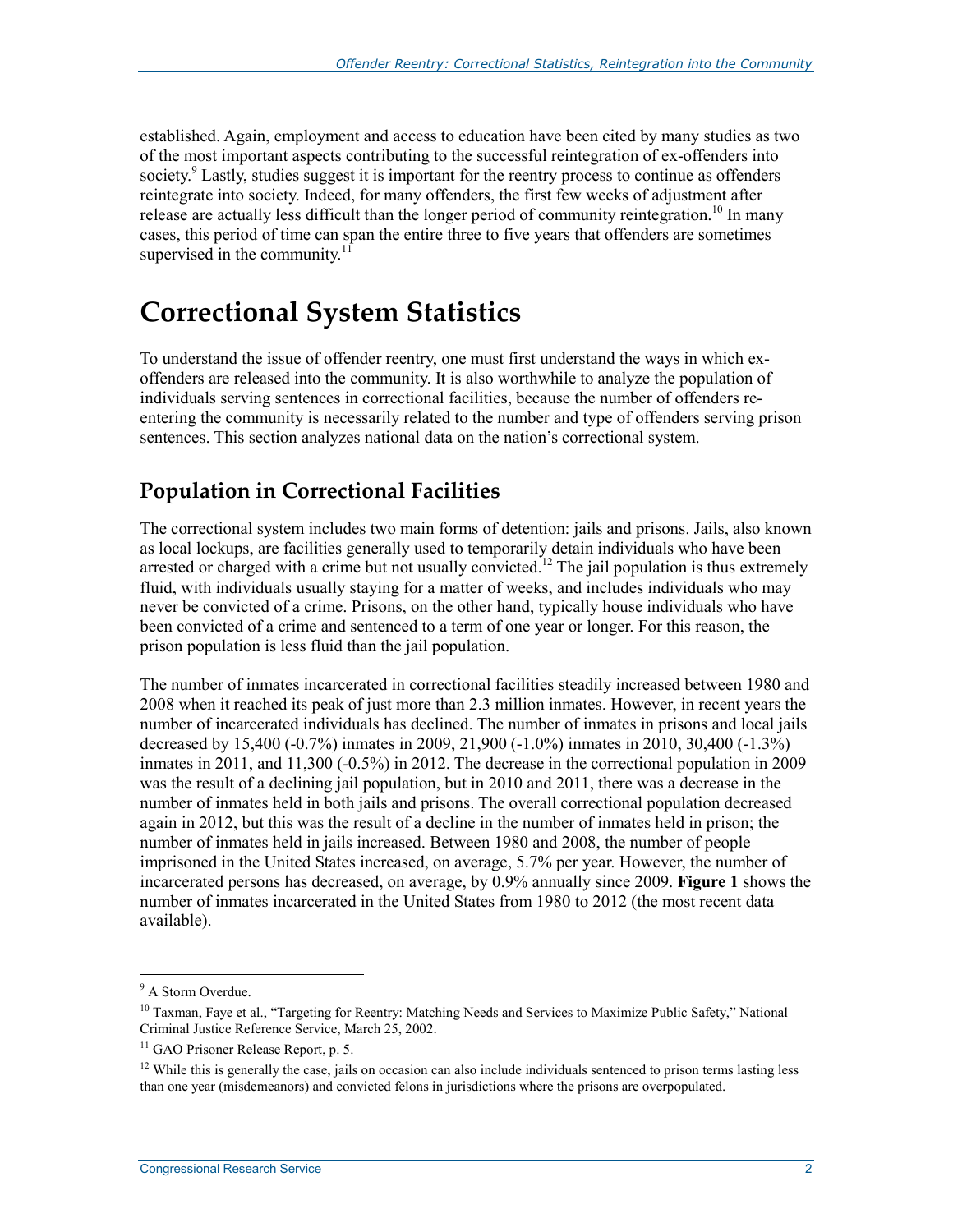

**Figure 1. Number of Inmates Incarcerated in the United States, 1980-2012**  Number of inmates in thousands

**Source:** The 1980-2011 jail and prison population counts were taken from *Sourcebook of Criminal Justice Statistics (online)*, Table 6.1.2011. The 2012 jail population counts were taken from U.S. Department of Justice, Office of Justice Programs, Bureau of Justice Statistics, *Jail Inmates and Midyear 2012—Statistical Tables* and the 2012 prison population counts were taken from U.S. Department of Justice, Office of Justice Programs, Bureau of Justice Statistics, *Prisoners in 2012—Advanced Counts*.

Given the fact that 95% of all inmates will eventually return to the community,  $^{13}$  the prison population has a direct impact on offender reentry. As the prison population grows, increasing numbers of ex-offenders are being released from correctional facilities. Most of these exoffenders are required to undergo some form of community supervision as part of their release. The following section explores the mechanisms and statistics surrounding the release of prisoners into the community.

## **Offenders Under Community Supervision**

Ex-offenders can be released into the community through a variety of different mechanisms. Some offenders never serve prison sentences and instead serve their sentence on probation in their communities under supervision. Others serve most of their sentences in correctional facilities but are then released on parole to finish their sentences in their communities under supervision. Lastly, some offenders serve out their entire sentences in correctional facilities and are released unconditionally into the community.

<u>.</u>

<sup>&</sup>lt;sup>13</sup> Reentry Trends.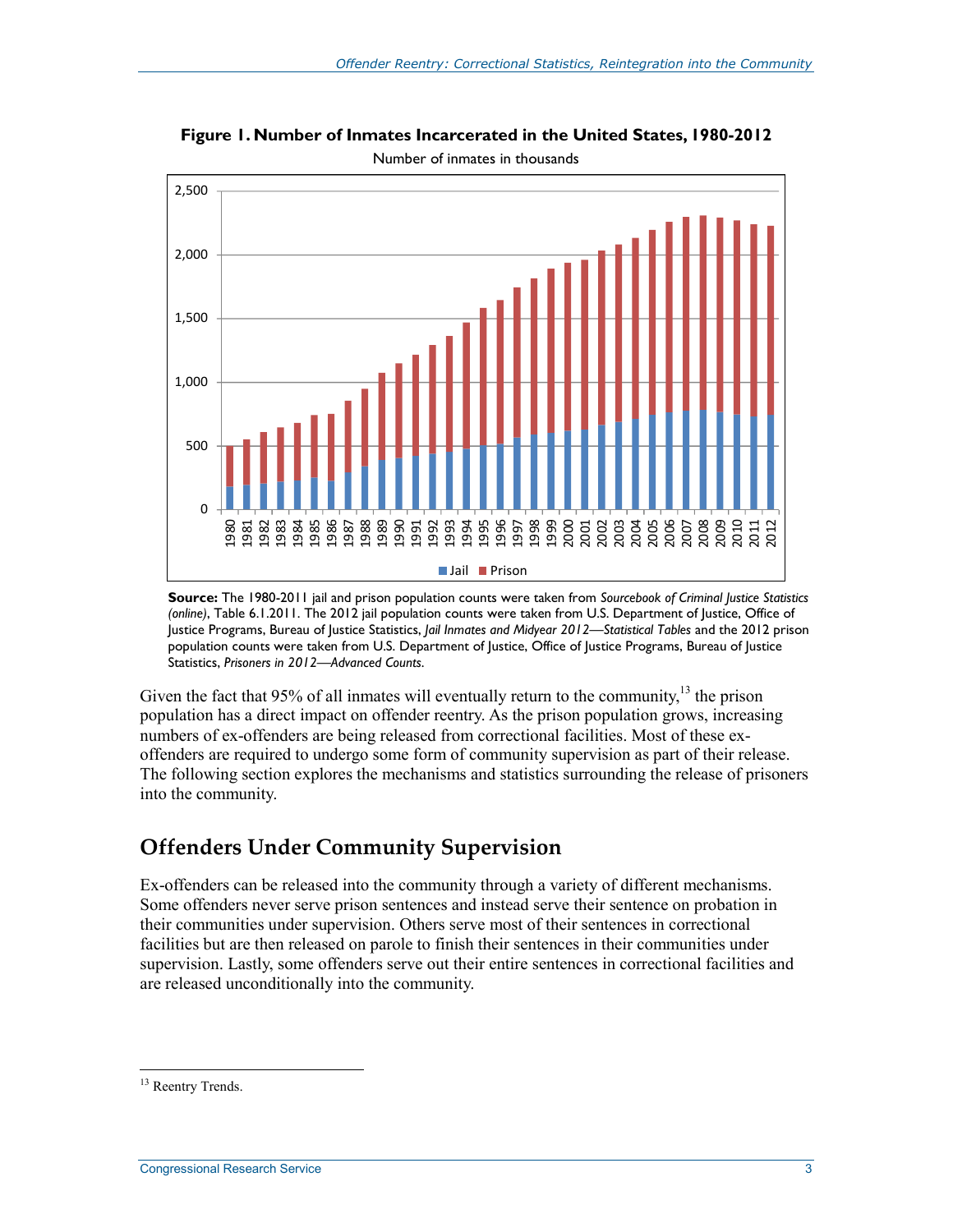#### **Probation**

Individuals who are found guilty of committing a crime that is deemed not serious enough for imprisonment can be sentenced to serve their sentences under community supervision (probation). Offenders on probation typically must adhere to certain conditions and check in regularly with their probation officers. Violation of these conditions or failure to appear before their probation officers can lead to further criminal sanctions, including incarceration. In some instances, offenders can be sentenced to a mixed term of prison and probation.

#### **Parole**

Individuals who have served most of their sentences in a correctional facility are sometimes eligible to complete their sentences in the community under conditional supervision. While some states have a parole system in place, Congress abolished parole at the federal level effective in 1986. However, there is a small percentage of federal offenders who were sentenced prior to 1986 who are still eligible for parole. The conditions associated with parole can vary from case to case, but typically include drug testing and regular contact with a parole officer. Violations of these conditions can result in the parolee returning to prison to serve out the remaining portion of his or her sentence. There are two different kinds of parole: discretionary and mandatory.

#### *Discretionary Parole*

States that use parole boards to determine whether a prisoner should be released into the community have discretionary parole. Parole boards have the authority to conditionally release a prisoner into the community based on a statutory or an administrative determination that the prisoner is eligible.

#### *Mandatory Parole*

States that have statutory language determining when offenders should be released into the community have mandatory parole. Jurisdictions that use determinate sentencing<sup>14</sup> often include provisions specifying when inmates should be conditionally released from prison after serving a specified portion of their original sentences.

**Figure 2** shows the number of offenders who were supervised in the community, either through probation or through parole, during the period from 1980 to 2012 (the most recent data available). It is important to note that between 1980 and 2012, parolees accounted for, on average, 16.1% of the overall population under community supervision. The growing state prison population has resulted in a concomitant growth in the overall population of offenders under community supervision. Interestingly, however, the growth rate of individuals under community supervision has been lagging behind the growth rate of individuals in correctional facilities. This is likely due to the fact that a growing number of offenders are being released directly into the community without any form of supervision. **Figure 2** shows that the number of offenders under community

<sup>1</sup>  $14$  A determinate sentence is a fixed sentence, while an indeterminate sentence is typically expressed as a range (i.e., 5 to 10 years). For additional information on sentencing guidelines, please refer to CRS Report RL32766, *Federal Sentencing Guidelines: Background, Legal Analysis, and Policy Options*, by Lisa Seghetti and Alison M. Smith.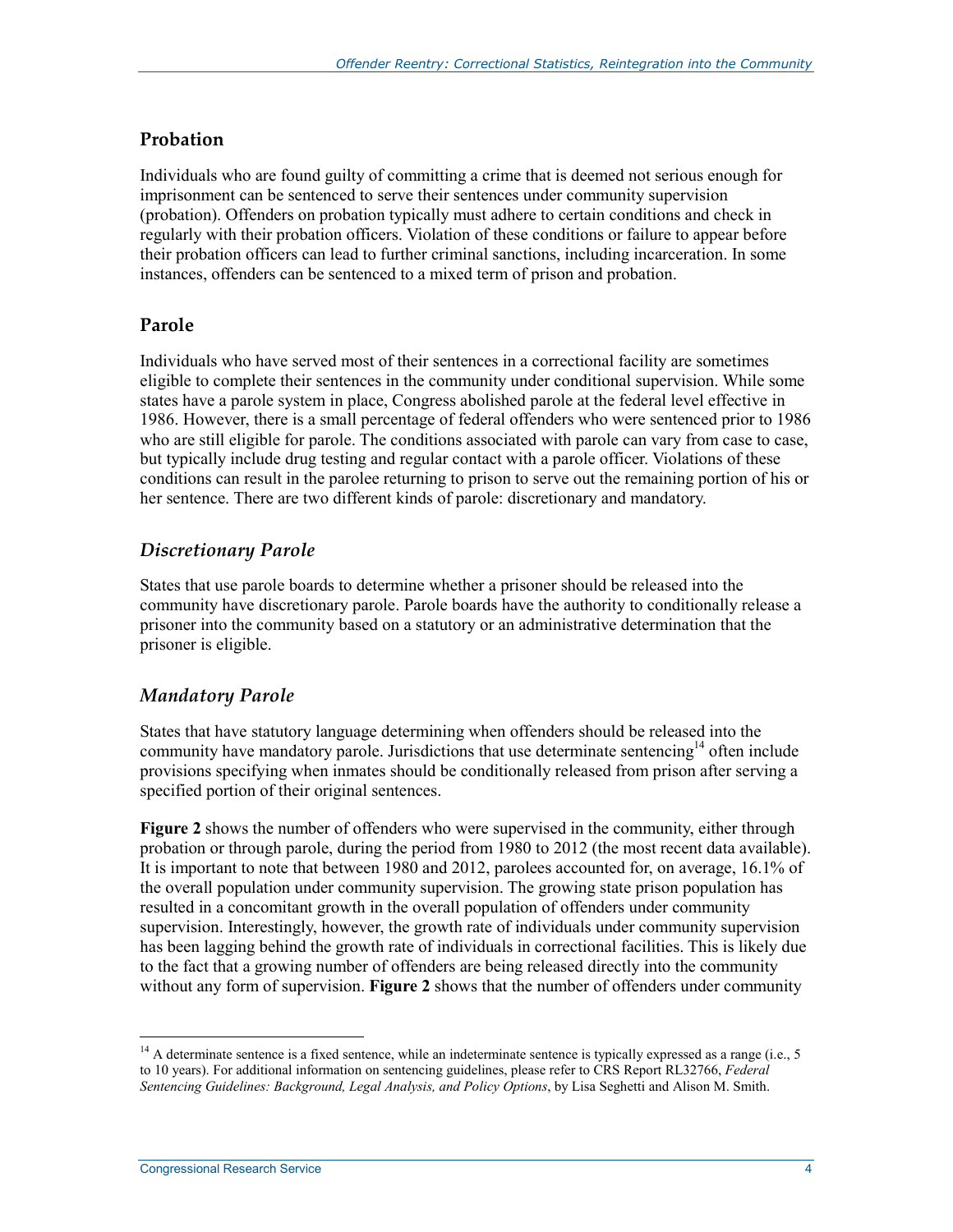supervision increased by approximately 258% from 1980 to 2012; this contrasts with the overall prison population, which grew by approximately 344% during this period.



**Figure 2. Number of Offenders Under Community Supervision, 1980-2012** 

Number of offenders in millions

**Source:** The 1980-2011 numbers of probationers and parolees were taken from *Sourcebook of Criminal Justice Statistics (online)*, Table 6.1.2011. The 2012 number of probationers and parolees was taken from U.S. Department of Justice, Office of Justice Programs, Bureau of Justice Statistics, *Probation and Parole in the United States, 2012*.

The relationship between the prison and parole populations is an important one for a number of reasons. Offenders serving their sentences in prison have generally committed more serious crimes than offenders who serve their sentences in jail or on probation; as previously noted, the prison population typically includes individuals sentenced to more than a year of incarceration. Parolees, meanwhile, often return to the community after a prolonged period of incarceration and usually face a period of adjustment.

### **Recidivism**

Recidivism is often defined as the rearrest, reconviction, or reincarceration of an ex-offender within a given time frame. As a result of this broad definition of recidivism, most studies include technical violations of an offender's parole or probation (such as failing a drug test or not showing up for a meeting, for example) within their general recidivism statistics. Rearrest statistics also include individuals who are found innocent of the charges. For these reasons, some studies have focused on reincarceration with a new prison sentence as a more accurate recidivism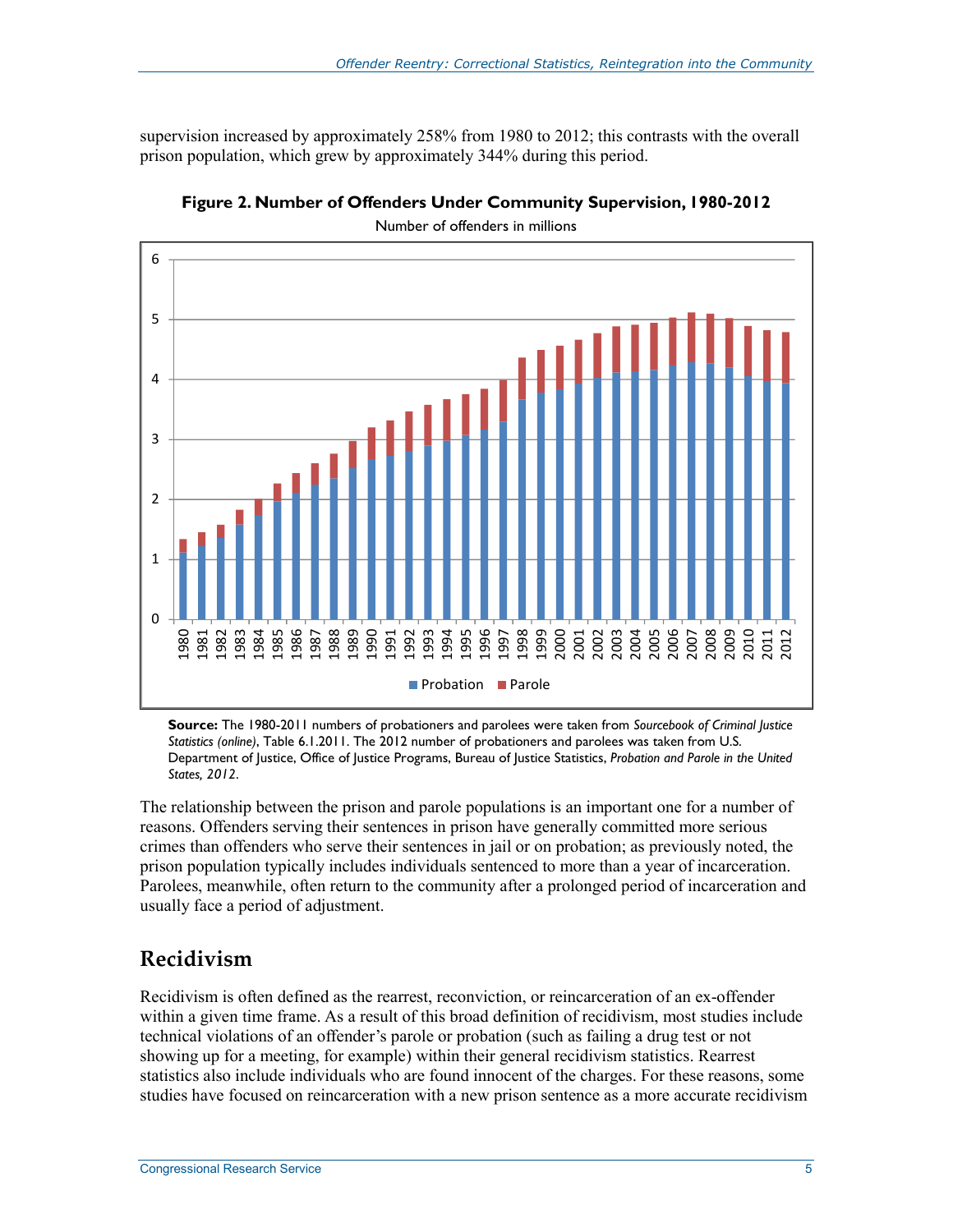statistic, arguing that technical violations are really an extension of an offender's original prison term and not a newly committed crime. Essentially, there are two competing philosophies about what recidivism should mean.<sup>15</sup> On the one hand are those who argue that any new contact with the criminal justice system, no matter how minor, should be considered recidivism on the part of an ex-offender.<sup>16</sup> On the other hand are those who argue that recidivism should be more narrowly defined as the commission of a new crime, resulting in a new sentence, by an ex-offender.<sup>17</sup> What one includes in the definition of recidivism has a substantial impact on the rate of recidivism reported.

Regardless of what definition is used, recidivism is a difficult subject to study. Tracking recidivism involves following the cases of individuals for a number of years and relying on state or national-level data sets that contain inherent inaccuracies. For example, if an offender is released in California but commits a new crime in Maine, the researchers must be able to match those two records together to make a definitive statement about recidivism. This match is typically done by consulting the FBI's master database of convictions; however, as we will see later, this database contains omissions that may affect the results of recidivism studies. A number of studies have been conducted on this issue, and most states have calculated their own recidivism rates. However, there is a dearth of current national-level statistics on recidivism by ex-offenders. The two main national-level studies that have been conducted over the last 15 years are outlined below.

#### **Bureau of Justice Statistics 1994 Recidivism Study**

One of the most comprehensive national-level recidivism study to date was conducted by the Bureau of Justice Statistics (BJS) and dates back to 1994.<sup>18</sup> The BJS study examined the rearrest, reconviction, and reincarceration of prisoners from 15 states three years after their release in 1994.<sup>19</sup> The study tracked 272,111 prisoners, or almost two-thirds of all the prisoners released from state prisons in 1994.

After three years, the study found that over two-thirds (67.5%) of the prisoners released had been rearrested for a new offense. Almost half (46.9%) of the prisoners had been reconvicted of a new crime. Just over half (51.8%) of the prisoners released were back in prison either because they had been resentenced to prison for a new crime they had committed (25.4%) or because they had violated some technical provision of their release  $(26.4\%)$ .<sup>20</sup> The BJS study therefore showed that more than half of ex-offenders who return to prison do so because of technical violations of their parole or probation rather than the commission of a new crime. It is important to note that the BJS study did not include information on what percentage of ex-offenders were serving time in local

<sup>&</sup>lt;u>.</u> 15 For an expanded discussion of the varying definitions of recidivism, refer to Allen Beck, *Recidivism: A Fruit Salad Concept in the Criminal Justice World*, Justice Concepts, available at http://www.justiceconcepts.com/recidivism.pdf.

<sup>16</sup> See Colorado Department of Corrections, *Recidivism and Cumulative Return Rates: Calendar Year Releases from 1999 through 2005*, on file with the author.

<sup>17</sup> See Florida Department of Corrections, *Recidivism Report: Inmates Released from Florida Prisons*, May 2001, http://www.dc.state.fl.us/pub/recidivism/2001/full.pdf.

<sup>18</sup> Patrick A. Langan and David J. Levin, United States Department of Justice, Bureau of Justice Statistics, *Recidivism of Prisoners Released in 1994*, Report NCJ193427, June 2002. Hereafter referred to as "1994 Recidivism Study."

<sup>&</sup>lt;sup>19</sup> The states included in the study were Arizona, California, Delaware, Florida, Illinois, Maryland, Michigan, Minnesota, New Jersey, New York, North Carolina, Ohio, Oregon, Texas, and Virginia.

 $20$  1994 Recidivism Study, p. 7.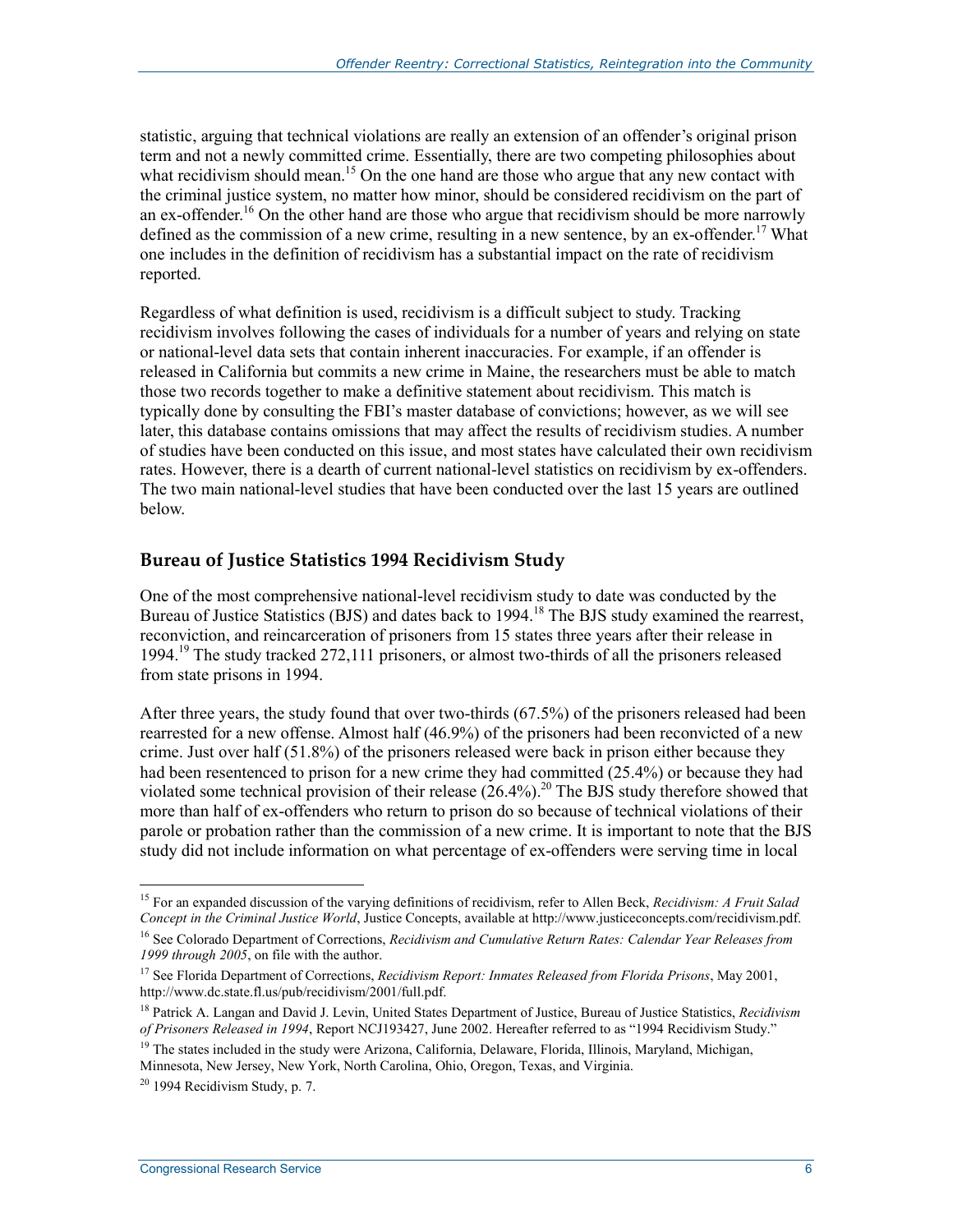jails; however, as previously noted, local jails feature a fluid population of inmates who usually reside there for a brief period of time and may not be convicted of the crime for which they are being held.

#### **Pew Recidivism Study**

The Pew Center on the States (Pew), in collaboration with the Association of State Correctional Administrators (ASCA), surveyed each state's department of corrections in an attempt to collect a single source of state-by-state recidivism data.<sup>21</sup> The survey asked states to provide  $36$ -month recidivism rates for offenders released in 1999 and  $2004.<sup>22</sup>$  Thirty-three states provided data for the 1999 release cohort and 41 states provided data for the 2004 release cohort. Pew reported that the data allowed them to analyze recidivism trends in 33 states.

Pew found that, when only considering the states that reported data on both cohorts, the recidivism rate for inmates released in 1999 was 45.4%, and for inmates released in 2004 it was 43.3%. The recidivism rate decreased slightly between 1999 and 2004 even though nearly 64,000 more inmates were released in 2004 than in 1999. Of the offenders in the 1999 cohort, 19.9% of them were reincarcerated for a new crime, while 25.5% were returned to prison for a technical violation of post-incarceration supervision. Of the offenders in the 2004 cohort, 22.3% of them were reincarcerated for a new crime, while 21% were returned to prison for a technical violation of post-incarceration supervision. Pew also compared reported recidivism rates for inmates released in 1999 and 2004 from the 15 states included in the 1994 BJS recidivism study (see above) and found that recidivism rates have remained relatively stable over time. The 1999 and 2004 recidivism rates for the states included in the 1994 BJS study (excluding California) were 39.7% and 38.5%, respectively, which is similar to the 40.1% recidivism rate calculated by BJS (if California is excluded). $^{23}$ 

#### **United States Sentencing Commission Study**

The United States Sentencing Commission (USSC) studied the recidivism rates of a random sample of 6,062 offenders who were sentenced under federal sentencing guidelines in FY1992. The recidivism information was derived from the "RAP" sheet criminal history repository maintained by the FBI's Criminal Justice Information Services Division, which has certain limitations (discussed below). The USSC study examined the relationship between the offenders' sentences and recidivism rates. The USSC developed the Criminal History Category (CHC) based on a review of prediction measures that were popularized in a National Academy of Sciences study in the  $1980s<sup>24</sup>$  Generally, an offender's prior criminal record will determine which CHC they are placed in. There are six CHC levels; an offender's placement within these levels is

<sup>21</sup> Pew Center on the States, *State of Recidivism: The Revolving Door of America's Prisons*, Washington, DC, April 2011, http://www.pewtrusts.org/uploadedFiles/wwwpewtrustsorg/Reports/sentencing\_and\_corrections/ State\_Recidivism\_Revolving\_Door\_America\_Prisons%20.pdf.

<sup>&</sup>lt;sup>22</sup> Recidivism was defined as a return to prison, either for being convicted for a new crime or violating the terms of post-incarceration supervision. Ibid., p. 7.

<sup>&</sup>lt;sup>23</sup> Pew notes that the high number of releases and rate of return for offenders from California has a significant effect on national recidivism rates, hence California was excluded from the comparison of recidivism rate for states that were included in both the BJS and Pew studies. Ibid., p. 12.

<sup>24</sup> United States Sentencing Commission, *A Comparison of the Federal Sentencing Guidelines Criminal History Category and the U.S. Parole Commission Salient Factor Score*.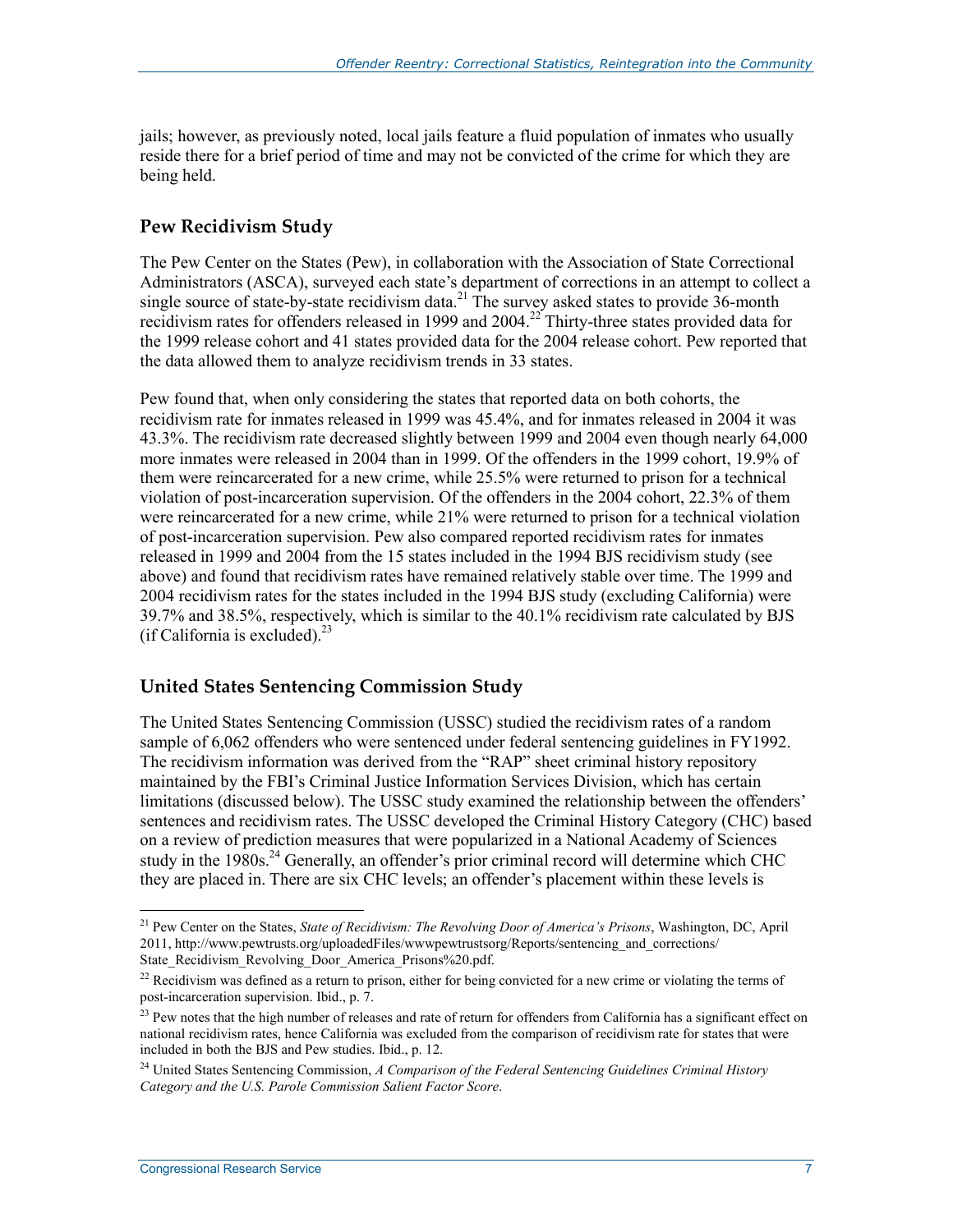determined by a points system based on their prior contacts with the criminal justice system. Points are awarded for prior convictions, for violations of technical provisions of their judicial supervision (e.g., bail or parole), and for violent crimes. Juvenile and special court martial convictions are also counted. The higher the CHC, the more severe the offender's criminal history is. $^{25}$ 

Generally, the study showed that an offender's criminal history was strongly associated with the likelihood of the offender recidivating after being released. The more prior convictions or the more serious the nature of the offender's crimes, the more likely the offender was to recidivate. The study also showed that the definition of recidivism had a large impact on the resulting statistics. For example, for the most hardened ex-offenders, general recidivism, which includes *any* contact with the criminal justice system, was at 55% after two years. Over this same period, the re-conviction rate for the most hardened ex-offenders was only 15%. This discrepancy shows that the definition of recidivism is important; even for the most hardened ex-offenders, the reconviction rate was relatively low compared with the general recidivism.

#### **National Recidivism Study Limitations**

The data used in the BJS, Pew and USSC studies come from official records maintained by the states' and the Federal Bureau of Investigation's (FBI's) official criminal history repositories. These repositories understate the actual recidivism levels to some unknown extent because they rely on local police agencies and courts to supply them with notifying documents. These documents are not always filed by local police departments or courts, however. In addition, if the offender provided a different name or a fraudulent identity document to police, and this misinformation was not discovered, they would likely not be captured by the data. Lastly, even if the criminal is correctly identified and the document is sent to the repository, the repository may not be able to match the person identified in the document with their records. This could occur, for example, if the document that has been submitted is filled out incorrectly or is illegible.

Moreover, as previously noted, there is some debate about what kind of outcome measure should be included when measuring recidivism. Should recidivism statistics include any contact with the criminal justice system by an ex-offender? Or should recidivism statistics be limited to the commission of crimes by ex-offenders that result in new convictions or new sentences? Both the BJS and the USSC studies showed wide differentials between general recidivism, which includes any contact with the criminal justice system, and re-conviction rates for new crimes. The length of the follow-up period will also play a role in the recidivism statistics that are generated. Because of the costs and difficulties associated with studying recidivism, most studies follow exoffenders for two or three years. There is a dearth of information concerning what happens to exoffenders beyond the three-year window that is typically studied.

For all of these reasons, caution should be taken when attempting to draw conclusions about the efficacy of policy measures based solely on recidivism statistics. When using recidivism statistics to evaluate a program, it is important to understand exactly what is included in the definition of recidivism. For example, consider the following hypothetical scenario: a program is evaluated and shows significant decreases in the number of ex-offenders that are convicted of new crimes and sentenced to new prison terms; however, the number of ex-offenders arrested for violating

<sup>1</sup>  $^{25}$  For examples of how the CHC system works within the federal sentencing guidelines, please refer to CRS Report RL32846, *How the Federal Sentencing Guidelines Work: Two Examples*, by Charles Doyle.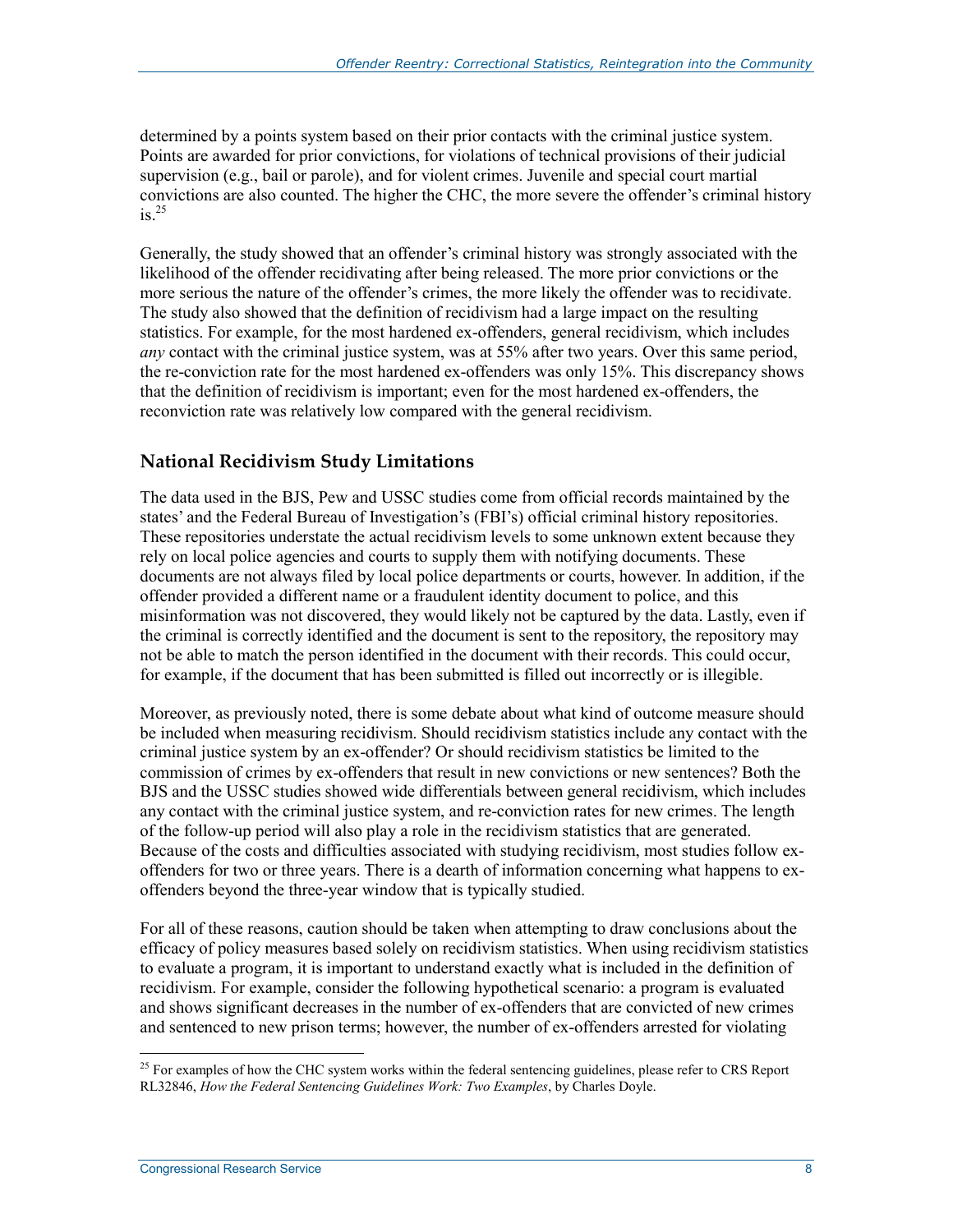their parole actually increased. Was this program successful or not? Did it make society safer or not? This may well be an unlikely scenario, but it calls attention to the fact that recidivism may mean different things to different people. While recidivism statistics remain the best information available concerning whether ex-offenders come into contact with the criminal justice system after being released from prison and what the nature of that contact is, they are but one factor to be considered when evaluating the efficacy of a program, because of the concerns outlined above.

#### **Importance of Considering Other Outcome Measures**

While recidivism has traditionally been the most widely used metric used to determine the effectiveness of correctional and reentry programs, it is important to note here that other outcome measures can help determine whether an offender's reintegration into society is succeeding. Measures of attachment to social institutions, such as employment, involvement in community activities, church-going, and participation in support groups, can be important bellwethers of an offender's transition to the community.<sup>26</sup> For example, one study of drug court<sup>27</sup> participants showed that drug courts reduce drug use among their participants and that children born to drug court participants are less likely to be born addicted to drugs.<sup>28</sup> Given the high societal costs associated with substance-dependent infants, for that particular program, recidivism was arguably not the most important outcome measure that could have been considered. To give policy makers a better idea of what happens to ex-offenders, program evaluations are best focused on the entire universe of activities in which ex-offenders engage. A potential issue for Congress could be whether these alternate measures of an offender reentry program's effectiveness in fostering reintegration within the community should be considered when deciding how best to allocate grant funding and other government resources. A related issue could be whether reporting on these alternate outcome measures should be required of programs receiving federal grant funding.

#### **Lack of Current Federal Recidivism Statistics**

As previously noted, the only national-level recidivism statistics concerning the reentry of prisoners into the community are more than a decade old. These studies showed that over twothirds of ex-offenders had come into contact with the legal system—either through a new arrest, a violation of the terms of their release, or a new conviction—within three years of their release. However, there are no current national-level recidivism statistics. While a number of states have conducted studies of their prisoners' recidivism, the lack of national-level statistics poses a challenge for policy makers as they consider the issue of offender reentry. Without a current, national-level analysis of which ex-offenders are more likely to recidivate, it is difficult to target funding to offender reentry programs that address the at-risk population. Indeed, much of the offender reentry literature being published today continues to cite the Bureau of Justice Statistics study from the mid-1990s when referring to recidivism. A potential issue of interest for Congress may be whether a new, national-level recidivism study is needed to better understand the current trends in recidivism and to better target federal funding to the ex-offenders that are most likely to re-offend.

<sup>1</sup> 26 Joan Petersilla, "What Works in Prisoner Reentry? Reviewing and Questioning the Evidence," *Federal Probation*, vol. 68, no. 2, 2004, pp. 4-8. Hereafter referred to as "Questioning the Evidence."

<sup>&</sup>lt;sup>27</sup> Drug court programs typically divert nonviolent offenders arrested for drug-related crimes to treatment centers as opposed to prison.

<sup>&</sup>lt;sup>28</sup> Questioning the Evidence, p. 7.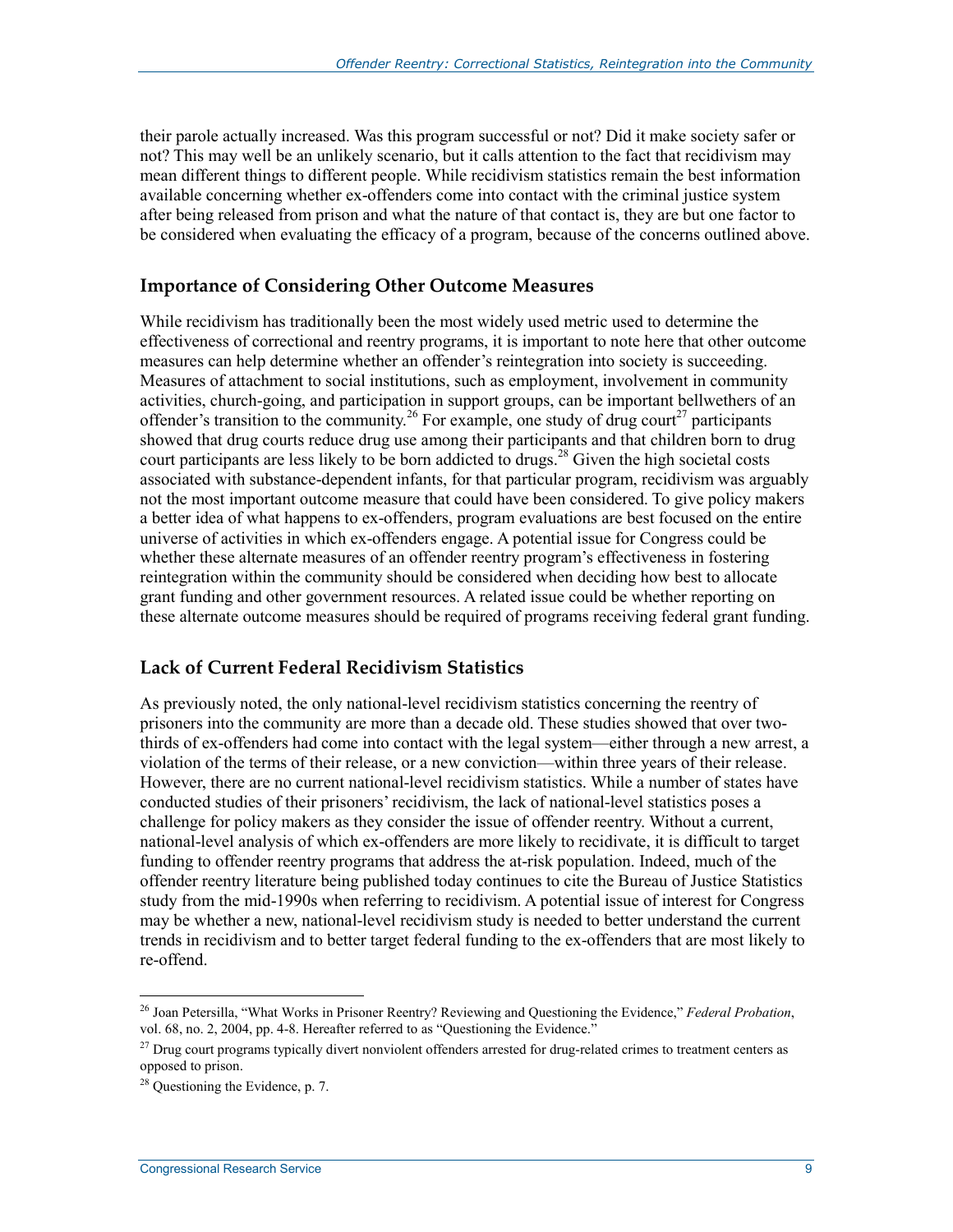## **Offender Reentry: A Brief Literature Review**

The vast majority of prisoners currently being detained in secure facilities will, someday, be released into the community, and more offenders are transitioning into the community today than ever before. Offender reentry is a complex issue that touches on a wide range of social and governmental networks and programs. Offender reentry policies can vary significantly from state to state, and from community to community within particular states. The policies affecting prisoners and the kinds of programs available to them both in and out of prison depend on a variety of factors, including the availability of funding for social programs within states and communities and the number of private nonprofit and religious organizations operating in a given community. The federal government plays a supporting role through the numerous grant funding opportunities (discussed below). Complicating factors affecting how offender reentry works in a given community can include

- the varying types of sentences handed down,
- the different kinds of release mechanisms available to judges,
- the types of programs provided in prisons by correctional systems,
- the intensity of supervision provided or required by the parole or releasing agency,
- the family and community support available to the offender,
- the kinds of social services available in the offender's community, and
- the status of the local economy and the offender's ability to obtain employment.<sup>29</sup>

## **Offender Reentry Defined**

Before we can discuss offender reentry programs, however, it is useful to comment on what constitutes offender reentry. Some observers note that offender reentry is the natural byproduct of incarceration, because all prisoners who are not sentenced to life in prison and who do not die in prison will reenter the community at some point. According to this school of thought, reentry is not a program or some kind of legal status but rather a process that almost all offenders will undergo.<sup>30</sup> A variant on this approach to reentry is the concept that offender reentry, "simply defined, includes all activities and programming conducted to prepare ex-convicts to return safely to the community and to live as law abiding citizens."31 The basic idea here is that every activity and process that a prisoner undergoes while in the judicial and correctional systems will have some nexus with their reentry into the community.

Although this broad definition of reentry certainly encompasses all the activities that may impinge on or affect a prisoner's reentry into society, it may be a cumbersome one for the purposes of crafting and evaluating government policies. For example, it is difficult, if not impossible, to measure the outcome of a reentry program if one includes in the definition of

<sup>&</sup>lt;sup>29</sup> Richard P. Seiter and Karen R. Kadela, "Prisoner Reentry: What Works, What Does Not, and What Is Promising," *Crime & Delinquency*, vol. 49, no. 3, 2003, pp. 360-388. Hereafter referred to as "Prisoner Reentry: What Works."

<sup>&</sup>lt;sup>30</sup> Ouestioning the Evidence, 4-5.

 $31$  Questioning the Evidence, p. 5.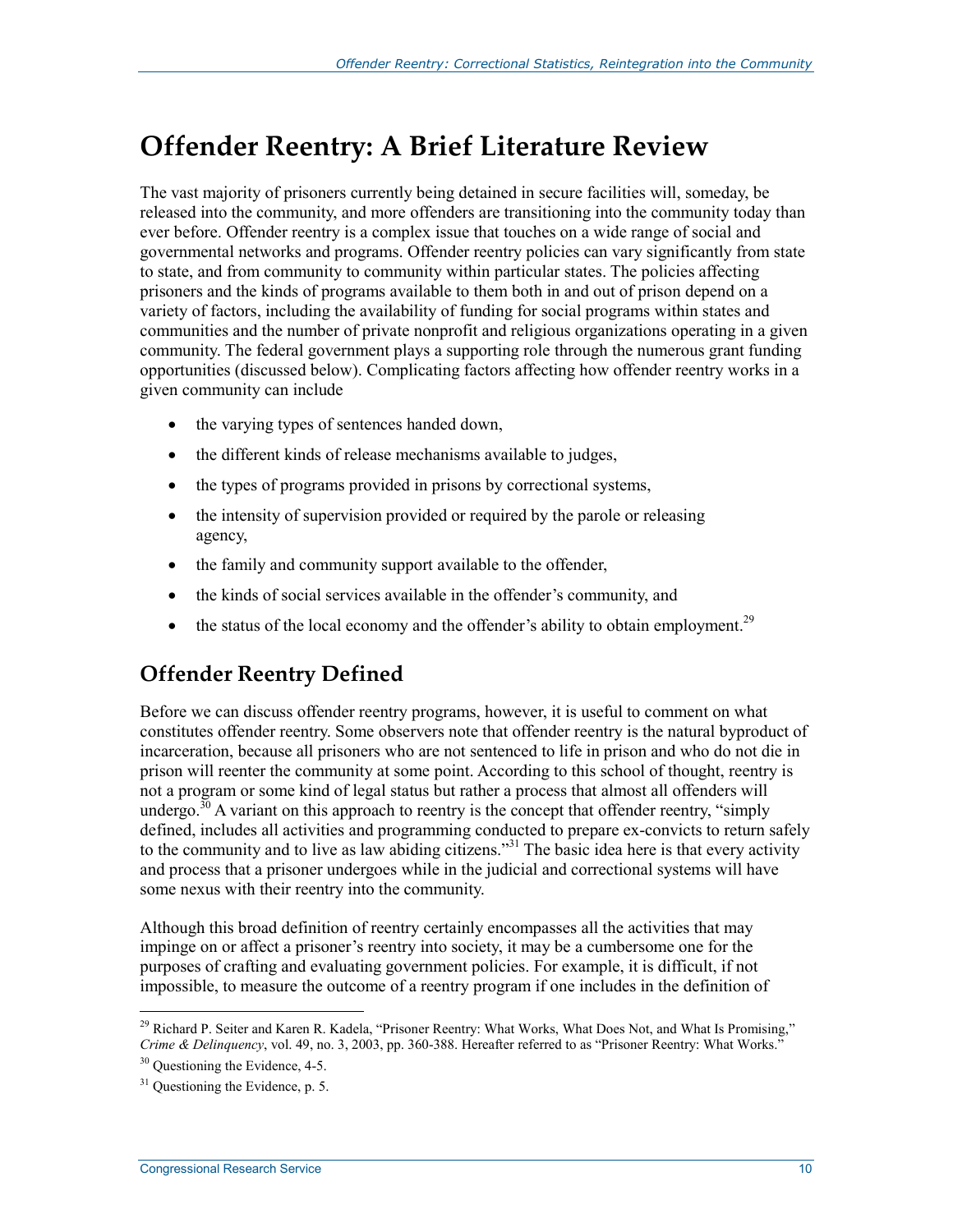reentry every activity that a prisoner undergoes during his time in the criminal justice system. This has led many in the field to focus on a more narrow and thus more manageable definition of reentry. This more narrow definition is often stated in two parts: correctional programs that focus on the transition to the community (such as prerelease, work release, halfway houses, or other programs specifically aiming at reentry) and programs that have initiated some form of treatment (such as substance abuse, life skills, education, or mental health) in prison that is linked to community programs that will continue the treatment once the prisoner has been released.<sup>32</sup> Narrowing the definition of reentry thusly allows policy makers to focus on programs that expressly aim to manage the transition from detention to the community.

### **Program Effectiveness: The "What Works" Literature**

Compared with other social science fields, there has been a relative lack of rigorously designed studies on the issue of offender reentry. Nevertheless, in recent years, there has been increasing attention on this issue and a number of new studies have been published. This has allowed academics to undertake some of the first broad meta-analyses<sup>33</sup> of offender reentry studies. Some of these studies have hewn closely to the "what works" paradigm created by University of Maryland researchers for a National Institute of Justice report to Congress.<sup>34</sup> This concept was adapted to the field of offender reentry in a 2003 St. Louis University Study.<sup>35</sup> The "what works" literature attempts to identify programs that are effective by creating a scoring system to evaluate studies based on whether they can be proven to have an impact. Inherent to this approach is the need to identify program evaluations that provide evidence concerning the effect the program had on certain outcome measures. The "what works" paradigm essentially focuses on whether studies have accomplished the following things:

- controlled for variables in their analysis that may have been the underlying cause of any observed connection between the program being studied and the outcome measures being analyzed;
- determined whether there are measurement errors resulting from problems with the study, including such things as participants being lost over time or low response rates to interview requests; and
- calculated the statistical power of the analysis to detect the program's effects on outcome measures. Included in this category are things such as sample size and the base rate of crime in the community. $36$

The "what works" model uses these core criteria to place studies into five distinct categories, with category 5 being the most scientifically rigorous, and thus considered most effective, studies. The model then uses this criteria to identify programs that, based on the evidence considered, have been proven to work, programs that are promising, and programs that do not work.

<sup>&</sup>lt;sup>32</sup> Prisoner Reentry: What Works, p. 370.

<sup>&</sup>lt;sup>33</sup> Meta-analyses are a type of systematic review of studies that allow researchers to draw conclusions across a wide range of studies by using statistical methods to derive quantitative results from the analysis of multiple sources of quantitative evidence.

<sup>34</sup> Lawrence W. Sherman, Denise Gottfredson, Doris MacKenzie, John Eck, Peter Reuter, and Shawn Bushway, *Preventing Crime: What Works, What Doesn't, What's Promising*, National Institute of Justice, 1997.

<sup>&</sup>lt;sup>35</sup> Offender Reentry: What Works.

<sup>36</sup> Offender Reentry: What Works, pp. 370-373.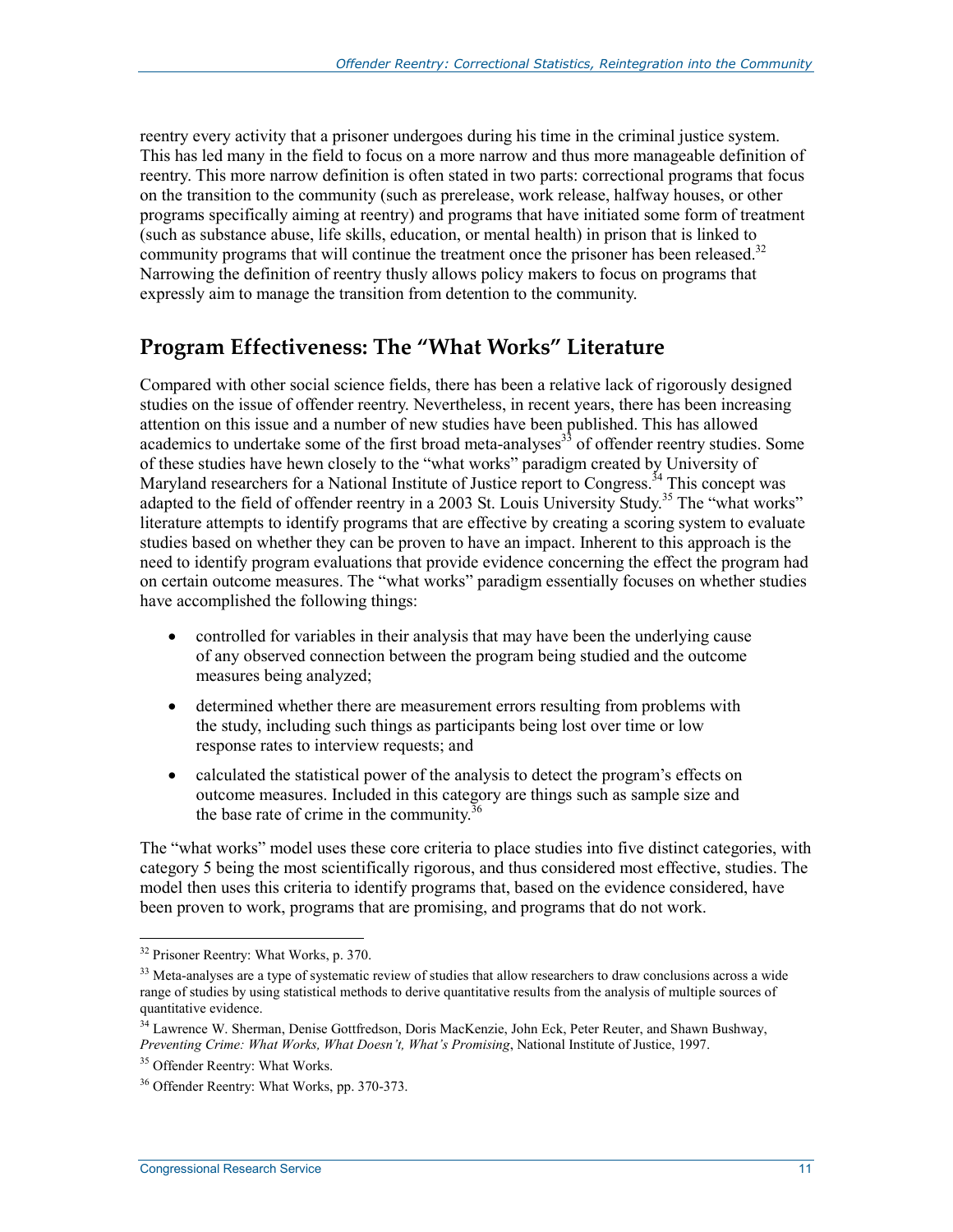Following is a brief discussion of the types of offender reentry programs that have been judged to be effective in the "what works" literature, as well as in other studies. It is important to note here that just because a program has been reported to work in one location, or for a certain population, does not necessarily mean that it can be just as effective in other locations or among other populations. A number of factors can impinge on a program's effectiveness in any given location. For example, while knowing that a program has worked in the past can provide a model or blueprint to guide policy practitioners in other locations, how a program is implemented is just as important to its ultimate success as the underlying model that it is based on. The most effective model program can be compromised if it is not implemented properly. In addition, geographic, demographic, and other differences between locations can affect whether a program that succeeded in one place succeeds in another. Nevertheless, knowing that a program has worked in the past is of use to policy makers as they consider where to allocate funding and other resources.

#### **Employment**

There are a number of studies that demonstrate that employment is a fundamental component of the reentry process, and that ex-offenders who are able to find stable employment are much more likely to succeed in their rehabilitation than those who cannot find work.<sup>37</sup> Several vocational and work programs were found to effectively reduce recidivism and improve the job-readiness of exoffenders by the "what works" review.<sup>38</sup>

#### **Drug Treatment**

Drug rehabilitation and treatment have also been found to be effective by a number of different studies, including the "what works" literature. These studies showed that, for recidivism and drug-use relapse, drug treatment can significantly improve outcome measures. In general, programs that provide intensive treatment in prison, combined and integrated with aftercare programs, have been shown to be effective in reducing recidivism and substance abuse among their participants—especially for offenders with serious crime and substance abuse histories.<sup>39</sup>

#### **Halfway House Programs**

A number of programs that provide transitional housing for ex-offenders as they begin their transition into the community have been found to be effective. Offenders participating in halfway house programs were found to commit fewer and less severe offenses than those who did not participate. Participants also performed better on a range of other outcome measures, such as finding and holding a job, being self-supporting, and participating in self-improvement programs; however, these results were not statistically significant.<sup>40</sup>

<sup>37</sup> See, for example, Shawn Bushway and Peter Reuter, "Labor Markets and Crime Risk Factors," in *Preventing Crime: What Works, What Doesn't, What's Promising. A Report to the United States Congress*, the National Institute of Justice, 1997, Chapter 6. Jeremy Travis, *But They All Come Back: Facing the Challenges of Prisoner Reentry*, The Urban Institute Press, 2005.

<sup>38</sup> Prisoner Reentry: What Works, pp. 373-374.

<sup>39</sup> Prisoner Reentry: What Works, p. 374.

 $40$  Prisoner Reentry: What Works, p. 378. A study's statistical significance is typically interpreted as a level of confidence (usually expressed as a probability, e.g., 95%) that an estimated impact is not merely the result of random variation, indicating that at least some of the measured impact may, with substantial confidence (e.g., 95% confidence), (continued...)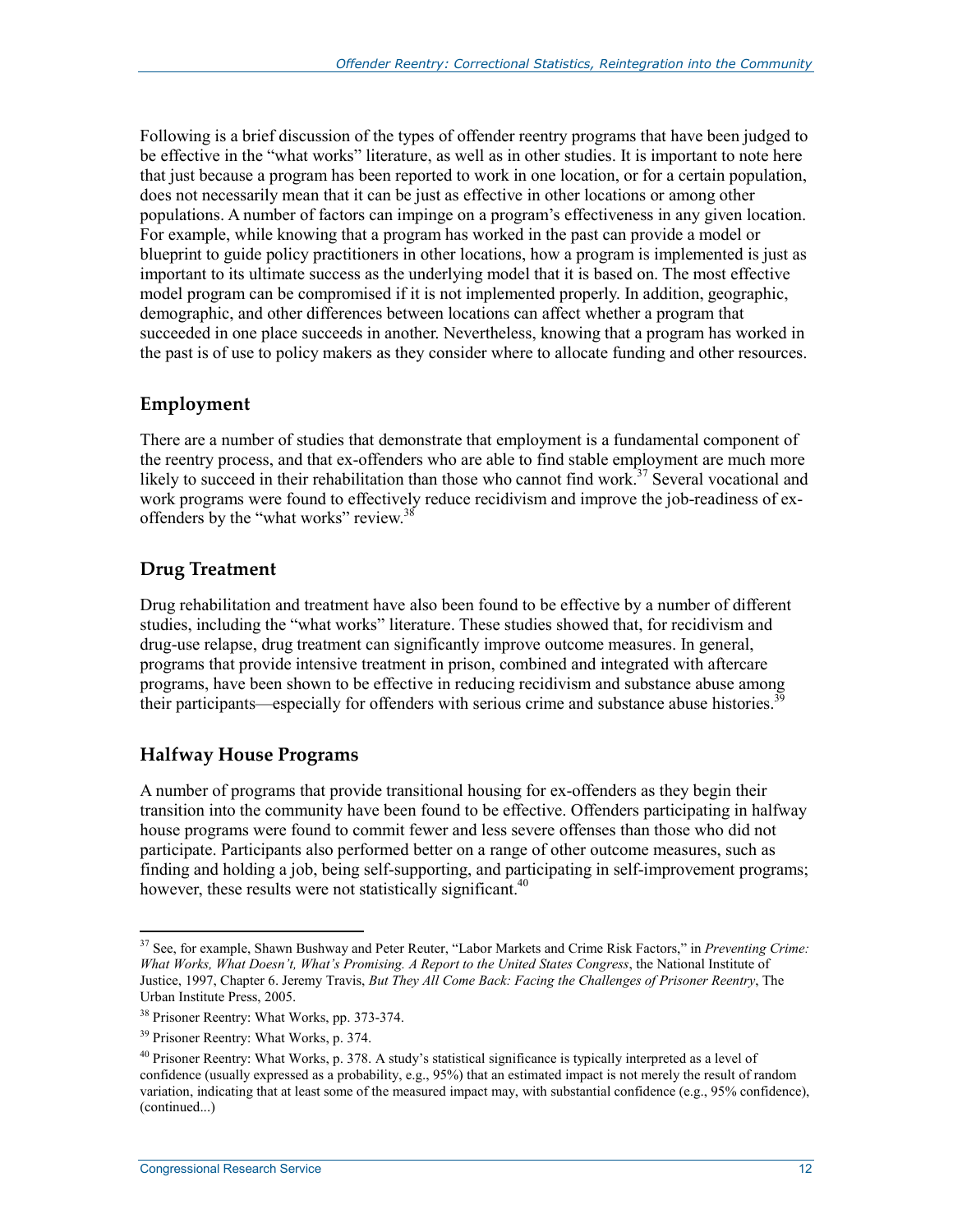#### **Other Kinds of Programs**

The "what works" review concluded that other programs were either not effective or had not been studied enough for firm conclusions to be drawn. Education programs, for example, were found to raise educational achievement scores but not to reduce recidivism. Pre-release programs and programs focusing on violent offenders and sex offenders showed some evidence that they were effective in reducing recidivism, but few of these kinds of studies made it through the selection process. This precluded any firm conclusions from being drawn about these kinds of programs and pointed to the need for more evaluations.<sup>41</sup>

#### **Limitations of the "What Works" Literature**

One of the main limitations associated with the "what works" literature is the dearth of studies that meet its rigorous requirements. For example, the offender reentry study cited above was only able to identify 32 studies that met its selection criteria. Only 19 of these program evaluations contained a comparison, or control, group, and of these, only 2 were randomized control trials.<sup>42</sup> This has led some to question whether the programs identified to work by this literature review are, in fact, effective.<sup>43</sup> Moreover, most of the studies identified by the "what works" literature evaluate program effectiveness based almost entirely on recidivism. As previously noted, some believe other outcome measures may be just as important in deciding whether a program has been effective in reintegrating ex-offenders into their communities. Lastly, evaluations that incorporate random assignment and provide statistically rigorous results are, by and large, expensive. This means that policy makers are often confronted with hard decisions concerning whether to fund additional services or evaluations of existing programs.

#### **Conclusions**

After reviewing the available literature, some patterns appear to emerge. Many of the programs that have been proven to be effective share some of the same attributes, regardless of whether they focus on vocational training, substance abuse prevention, mental health services, or alternative housing. The attributes shared by most of these programs include the following:

- they start during institutional placement, but take place mostly in the community;
- they are intensive in nature, lasting typically at least six months;
- they focus services on individuals determined to be at high risk of recidivating through the use of risk-assessment classifications; and

<sup>(...</sup>continued)

be attributed to the treatment as a cause.

<sup>41</sup> Prisoner Reentry: What Works, pp. 376-379.

 $42$  For more information about the use of randomized control trials to evaluate government programs, refer to CRS Report RL33301, *Congress and Program Evaluation: An Overview of Randomized Controlled Trials (RCTs) and Related Issues*, by Clinton T. Brass, Erin D. Williams, and Blas Nuñez-Neto.

 $43$  Questioning the Evidence, p. 7.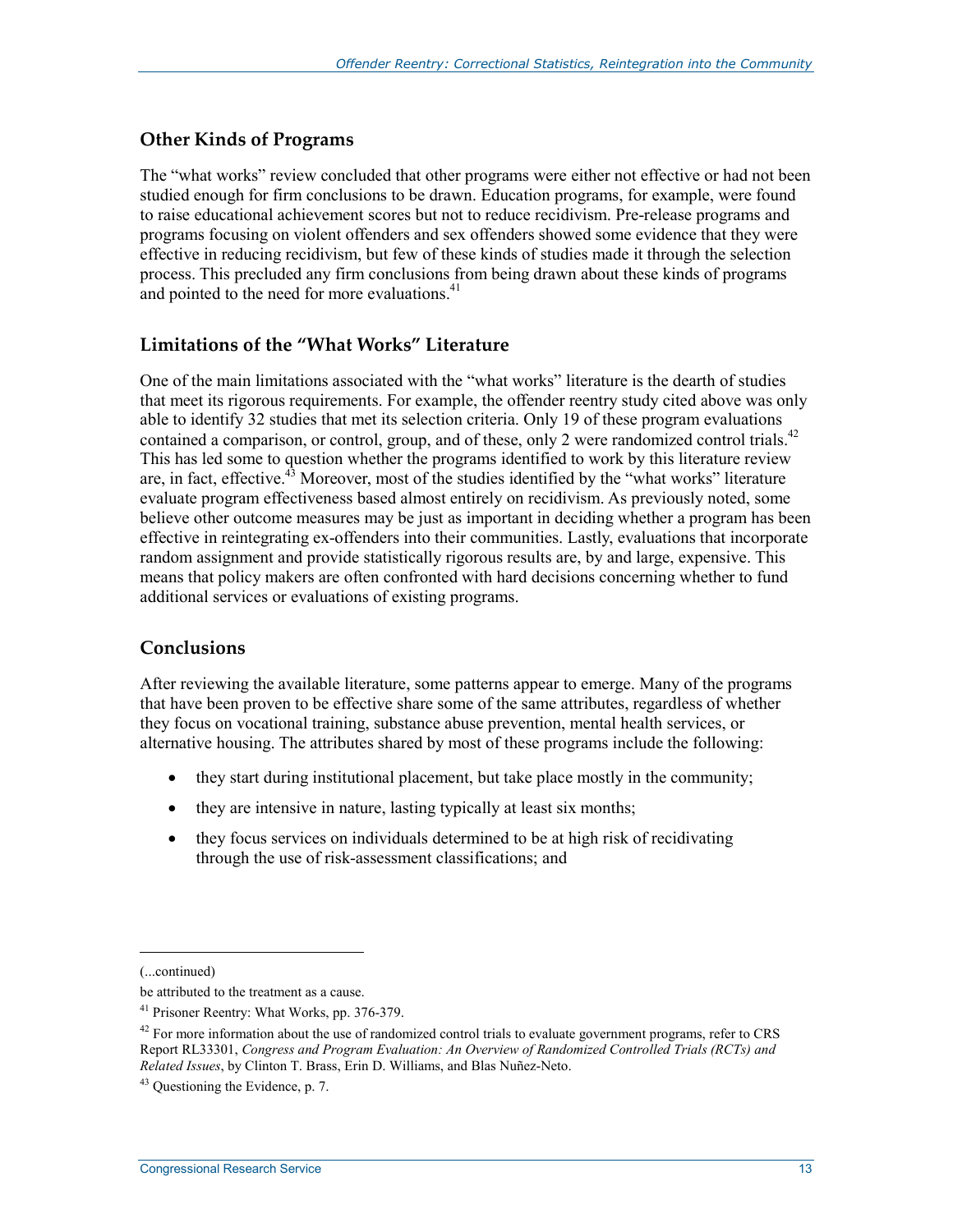• if they are treatment programs, they use cognitive-behavioral treatment techniques, matching particular therapists and programs to the specific learning characteristics of the offenders.44

## **Federal Offender Reentry Programs**

Following is a brief description of the main federal programs that have been used to help state and local entities to fund activities relating to the reintegration of ex-offenders into local communities. It is important to note that some of these programs may no longer be receiving funding; these programs are identified below. Other programs that are currently funded may not provide funding for offender reentry purposes every fiscal year. Nevertheless, these programs have been included to provide a comprehensive look at the universe of federal resources that could be used for offender reentry purposes.

## **Offender Reentry Programs at the Department of Justice (DOJ)**

The first reentry-specific program at the DOJ was the Serious and Violent Offender Reentry Initiative (SVORI), which was coordinated by the Office of Justice Programs (OJP). The SVORI was a federal offender reentry pilot program for adult offenders that focused on coordinating the way federal agencies distribute offender reentry funding. The main federal agencies involved were the Departments of Justice, Labor, Education, and Housing and Urban Development. As part of SVORI, their objective was to help state and local agencies navigate the wide array of existing state formula and block grants and to assist the states and communities to leverage those resources to create comprehensive offender reentry programs. The program distributed \$110 million to 69 grantees and concluded in FY2005.

An evaluation of SVORI programs was released in December 2009.<sup>45</sup> The evaluation, among other things, evaluated the post-release outcomes of participants in 16 programs (12 adult and 4 juvenile) in 14 states.<sup>46</sup> The evaluation found that there was little difference in the reported reentry programming needs between offenders who participated in SVORI programs and those who did not participate. Inmates who participated in SVORI programs were more likely to receive reentry programming and services than those who did not participate, but not all SVORI program participants received programming or services. The researchers also found that the provision of services for program participants was below the expressed need for services. Moreover, the provision of services decreased after the inmates were released from confinement. The researchers found that adults who participated in the SVORI program were moderately more likely than non-participants to find housing and employment, not use drugs, and self-report less criminal behavior. However, improvement on these measures (i.e., housing, employment, drug use, and criminal behavior) did not translate into lower levels of reincarceration. Juvenile males

<sup>&</sup>lt;sup>44</sup> Questioning the Evidence, pp. 6-7.

<sup>45</sup> Pamela K. Lattimore and Christy A. Visher, *The Multi-site Evaluation of SVORI: Summary and Synthesis*, RTI International, December 2009, http://svori.rti.org/documents/reports/SVORI\_Summary\_Synthesis\_FINAL.pdf.

<sup>&</sup>lt;sup>46</sup> The evaluation included a pre-release interview (conducted approximately 30 day before being released) with both SVORI and non-SVORI participants. Follow-up interviews were conducted 3, 9, and 15 months after release. In addition, oral swab drug tests were conducted during the 3 and 15 month interviews. Recidivism data was collected from the Federal Bureau of Investigation's National Crime Information Center (NCIC) and state correctional and juvenile justice agencies. Ibid., p. ES-7.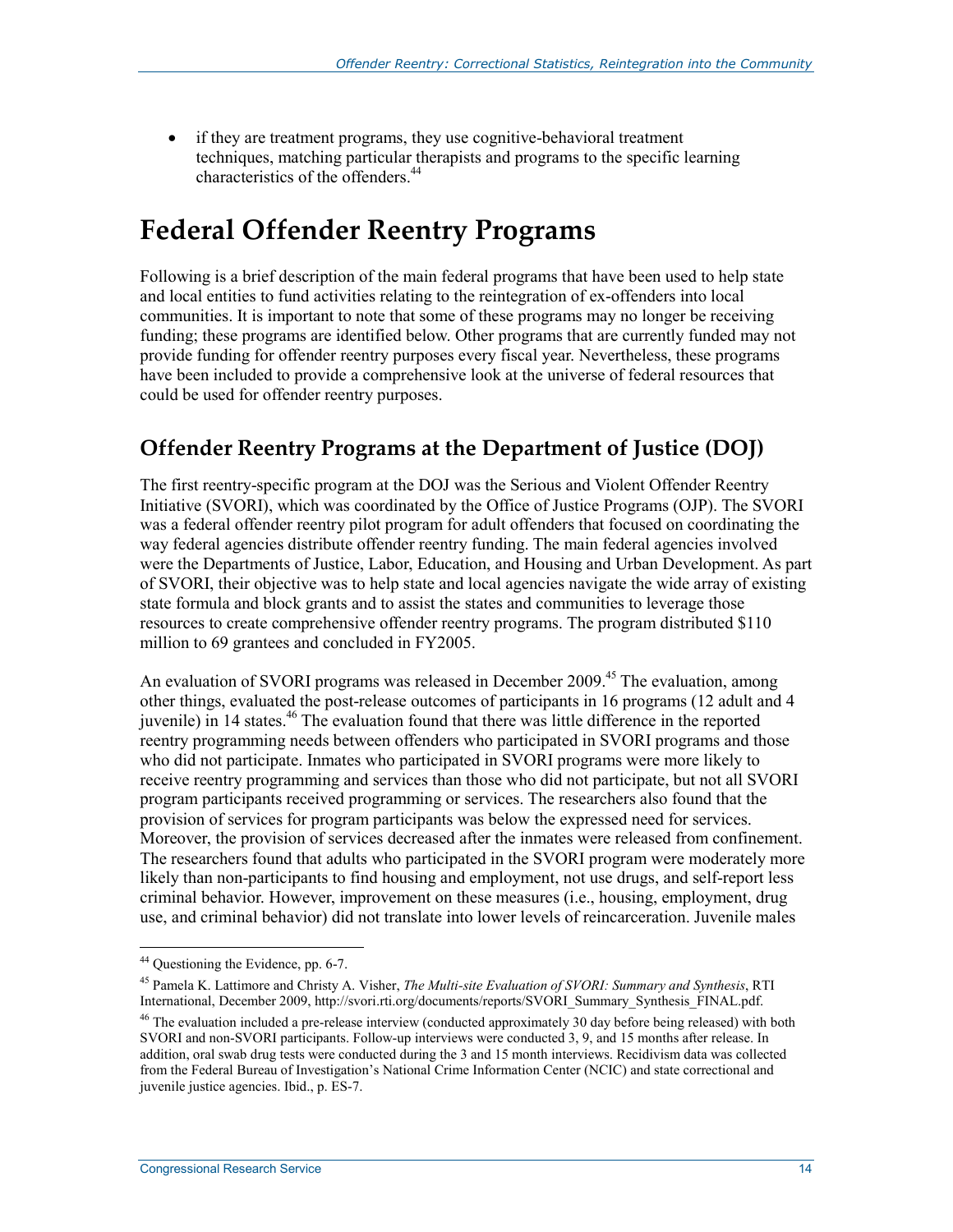who participated in SVORI programs were more likely than non-participants to have a job with benefits 15 months after being released, but there was no significant difference between program participants and non-participants in terms of substance abuse, physical health, mental health, or recidivism.

The Prisoner Reentry Initiative (PRI) was the successor to the SVORI program. According to OJP, the PRI provided funding for model offender reentry programs that focused on providing services and assistance during the three phases of offender reentry: at detention facilities, just prior to and after the offender's release, and during an ex-offender's long-term transition to the community. Congress discontinued funding the PRI after FY2008.

From FY2001 to FY2003, Congress appropriated funding for the DOJ portion of the SVORI under the Community Oriented Policing Services account in the annual Commerce, Justice, Science, and Related Agencies appropriations act. Appropriations were provided during these fiscal years even though they were not authorized. As a part of the  $21<sup>st</sup>$  Century Department of Justice Reauthorization Act of 2002 (P.L. 107-273), Congress authorized appropriations for an adult and juvenile offender reentry demonstration program. The act originally authorized appropriations of \$15.0 million for FY2003, \$15.5 million for FY2004, and \$16.0 million for FY2005. For FY2004 to FY2008, Congress appropriated funding for the SVORI and the PRI pursuant to the authorization for the adult and juvenile offender reentry demonstration program.

The Second Chance Act of 2007 (P.L. 110-199) $^{47}$  reauthorized and modified the scope of the adult and juvenile offender reentry demonstration program. The act replaced the previous four purpose areas eligible for funding with new purpose areas spanning every phase of the offender reentry process. Applicants for these grants are subject to a number of requirements, including submitting a reentry strategic plan with their application, describing the long-term strategy, and providing a detailed implementation schedule, among other things. The act requires that states and localities match 50% of the federal funds provided; up to half of this state match (or 25% of the overall total funding) can be composed of in-kind contributions. The act also created some new demonstration grant programs, including

- grants for state and local reentry courts;
- grants for drug treatment diversion programs;
- grants to expand substance-abuse programs for prisoners and ex-offenders; and
- grants to expand the use of career training programs and mentoring programs.

Since FY2009, funding DOJ for reentry programs has been appropriated pursuant to the grant programs authorized by the Second Chance Act.

## **Offender Reentry Programs at Other Federal Agencies**

As previously mentioned, many federal departments provide funding through a wide array of programs and block grants, which can be used by states for offender reentry. The following list is not meant to be an exhaustive one, but it does capture many programs run by other departments that can be used to support state offender reentry initiatives.

<u>.</u>

<sup>47</sup> A more detailed description of the Second Chance Act can be found in the **Appendix A**.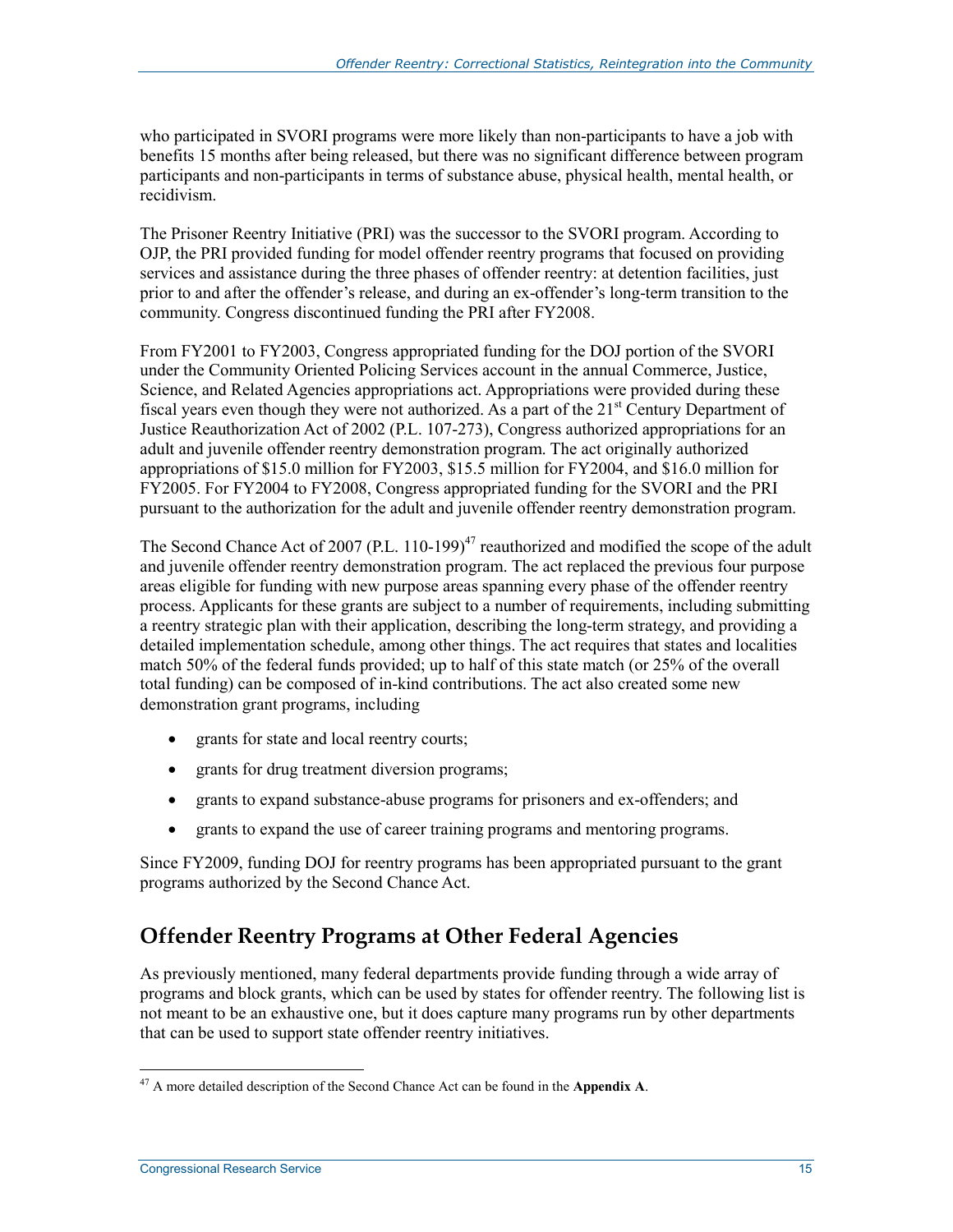#### **The Department of Labor (DOL)**

The Workforce Investment Act<sup>48</sup> (WIA) of 1998 (P.L. 105-220) authorized a nationwide system of workforce development programs, America's Workforce Network, that provides information and services to connect youths and adults with employers.<sup>49</sup> These programs, which can be used by ex-offenders, provide services such as skills-training and job-placement. DOL also instituted a Young Offender Reentry Demonstration Grant Program, which provides funds to communities for offender reentry programs for offenders aged 14 to 21 who are already in the criminal justice system or are considered high-risk. This program focuses on job-training, education, substanceabuse treatment, mental health care, housing assistance, and family support services.

In addition, DOL maintains two programs that provide incentives for companies to hire exoffenders. The Work Opportunity Tax Credits program<sup>50</sup> provides up to \$2,400 in tax credits to companies for every former offender they hire,<sup>51</sup> and the Federal Bonding Program allows companies who cannot obtain bonding or insurance from their own providers to bond exoffenders for up to \$25,000 for up to six months. $52$ 

#### **The Department of Education (DOE)**

A variety of DOE programs can be used by states to help fund or provide technical support for offender reentry programs that focus on education. The Office of Vocational and Adult Education provides several different programs for offender reentry. The Lifeskills for State and Local Inmates Program provides funding for demonstration projects to reduce recidivism through educational services before inmates are discharged into the community.<sup>53</sup> The Grants to States for Workplace and Community Transition Training for Incarcerated Youth Offenders funds postsecondary education and vocational training for people under the age of 25 from five years before their release to one year post-release.<sup>54</sup> Title II of the Workforce Investment Act, Adult Education and Family Literacy, also authorized funding to be appropriated for basic skills instruction; up to 10% of the funds can be used for institutionalized offenders or for ex-offenders in community programs. In addition, the Perkins State Grant Program allows states to use up to 1% of their funds to serve offenders in institutions.55

<sup>&</sup>lt;sup>48</sup> U.S. Department of Labor, Employment & Training Administration, "Serious and Violent Offender Reentry Initiative Appendices," http://www.doleta.gov/grants/sga/reentry\_app.cfm, hereinafter "Serious and Violent Offender Reentry Initiative Appendices."

<sup>49</sup> For more information about the Workforce Investment Act, please refer to CRS Report RL33687, *The Workforce Investment Act (WIA): Program-by-Program Overview and Funding of Title I Training Programs*, by David H. Bradley.

<sup>50</sup> For more information about the Work Opportunity Tax Credits Program, please refer to CRS Report RL30089, *The Work Opportunity Tax Credit (WOTC)*, by Christine Scott.

<sup>&</sup>lt;sup>51</sup> U.S. Department of Labor, Employment & Training Administration, "Work Opportunity Tax Credit" available at http://www.doleta.gov/business/Incentives/opptax/.

 $52$  U.S. Department of Labor, Employment & Training Administration, "Federal Bonding Program," http://www.bonds4jobs.com/program-background.html.

<sup>53</sup> U.S. Department of Education, "Life Skills for State and Local Prisoners Program," http://www.ed.gov/programs/ lifeskills/index.html.

<sup>&</sup>lt;sup>54</sup> U.S. Department of Education, "Guide to U.S. Department of Education Programs, FY2007," p. 38, http://www.ed.gov/programs/gtep/gtep.pdf.

<sup>&</sup>lt;sup>55</sup> "Serious and Violent Offender Reentry Initiative Appendices"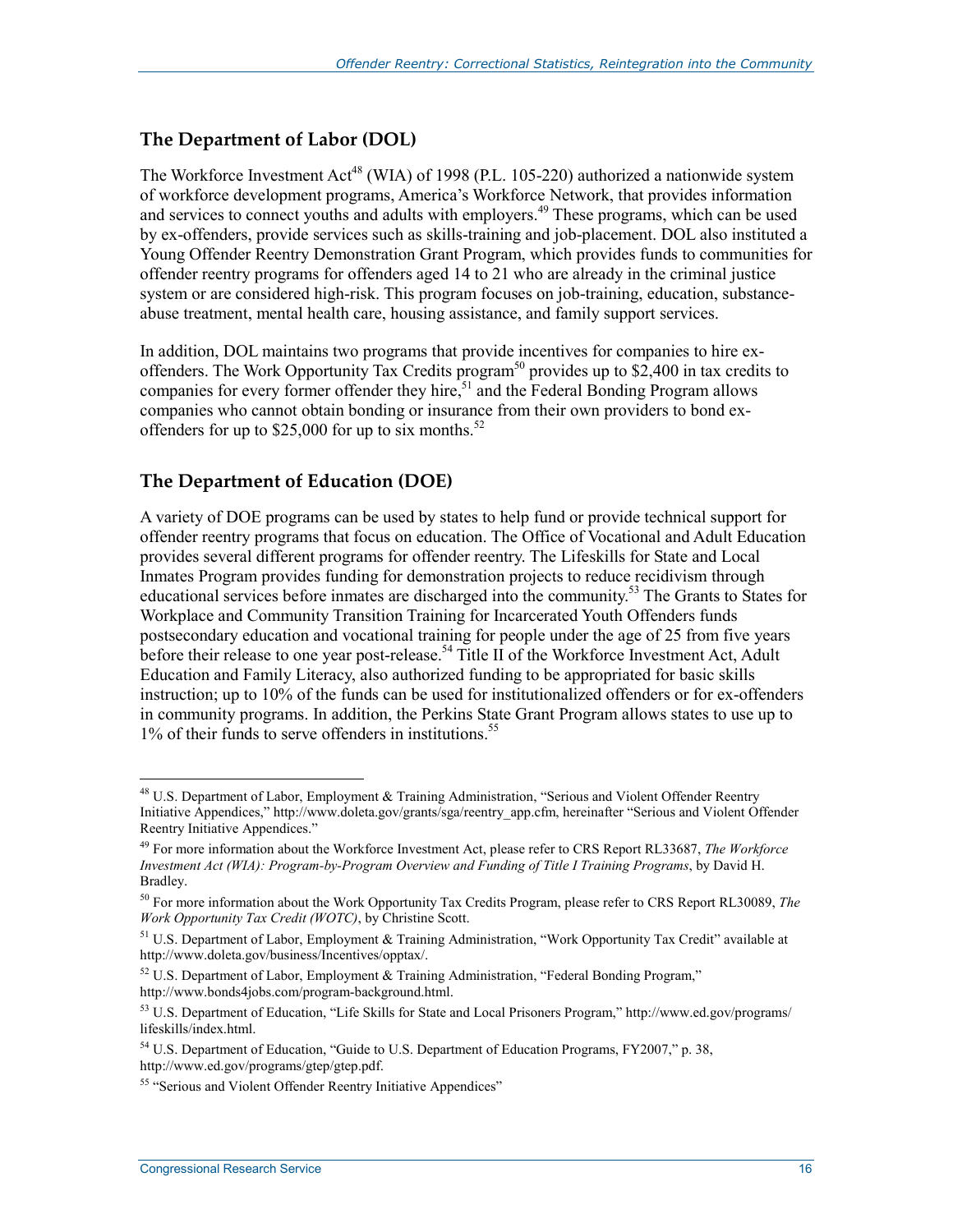#### **The Department of Housing and Urban Development (HUD)**

HUD funds a variety of programs that help states and local governments to support housing programs. The Community Development Block Grant Program aims to assist states in developing viable urban communities. Funds are allocated by formula to the states, and communities and grantees have significant discretion concerning how to allocate their federal funding—including using some funds to provide housing for ex-offenders.<sup>56</sup>

#### **The Department of Health and Human Services (DHHS)**

DHHS provides funding for a multitude of programs that can be used to help offender reentry programs through the Substance Abuse and Mental Health Services Agency<sup>37</sup> (SAMHSA) and the Office of Community Services. These programs include the Recovery Community Support Program, which targets people and families recovering from drug abuse and addiction, and several block grant programs. SAMHSA also funds a program that specifically targets offender reentry known as the Young Offender Reentry Program (YORP). The YORP provides funding for state, tribal, and local governments, as well as community based nonprofit organizations, to expand substance abuse treatment and supervision programs for juvenile and young adult offenders re-entering the community.<sup>58</sup> Funds for DHHS programs may be used to provide substance abuse or mental health services for offenders on parole or probation. However, DHHS funds may not be used to provide services to incarcerated offenders.<sup>5</sup>

### **Coordination Between Federal Agencies**

There are a number of entities that bring together offender reentry professionals from state and local governments, nonprofit organizations, and academic institutions, including the Reentry Policy Council founded by the Council of State Governments and the Reentry Roundtable hosted by the Urban Institute. Both of these organizations attempt to bolster information sharing about best practices and funding opportunities and coordination between the various state and local agencies and stake-holders within the offender reentry field.

The DOJ has started an interagency Reentry Council to coordinate federal reentry efforts and advance effective reentry policies. The first meeting of the council was held in January 2011, and one will be held every six months. The purpose of the council is "to bring together numerous federal agencies to make communities safer, assist those returning from prison and jail in becoming productive, tax-paying citizens, and save taxpayer dollars by lowering the direct and collateral costs of incarceration."60 The council includes representatives from the following agencies and offices:

<sup>56</sup> Ibid.

<sup>57</sup> For more information about SAMHSA, see CRS Report R41477, *Substance Abuse and Mental Health Services Administration (SAMHSA): Agency Overview and Reauthorization Issues*, by C. Stephen Redhead.

<sup>&</sup>lt;sup>58</sup> Testimony of Senior Policy Advisor to the Administrator Cheri Nolan, Substance Abuse and Mental Health Services Administration, U.S. Department of Health and Human Services, before the Committee on the Judiciary, Subcommittee on Corrections and Rehabilitation, Thursday, September 21, 2006.

<sup>&</sup>lt;sup>59</sup> "Serious and Violent Offender Reentry Initiative Appendices."

<sup>60</sup> National Reentry Resource Center, *Federal Interagency Reentry Council*, http://csgjusticecenter.org/nrrc/projects/ firc/.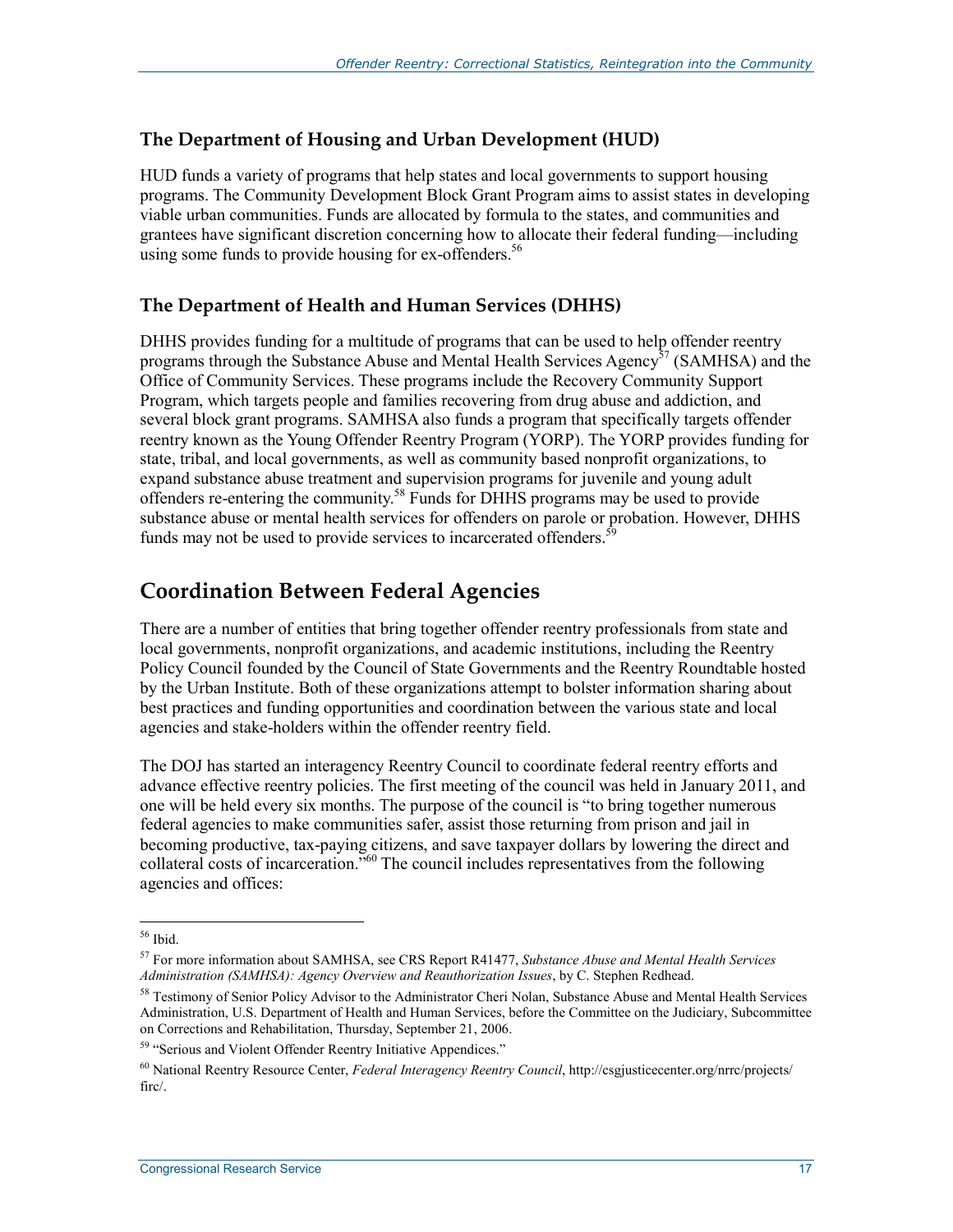- Department of Justice,
- Department of the Interior,
- Department of Agriculture,
- Department of Labor,
- Department of Health and Human Services,
- Department of Housing and Urban Development,
- Department of Education,
- Department of Veterans Affairs,
- Office of National Drug Control Policy,
- Social Security Administration,
- Domestic Policy Council,
- Equal Employment Opportunity Commission,
- White House Office of Faith-Based and Neighborhood Partnerships,
- Office of Personnel Management,
- Office of Management and Budget,
- Internal Revenue Service,
- Federal Trade Commission,
- Interagency Council on Homelessness, and
- Small Business Administration.

## **Conclusion**

Over the past two and a half decades, the prison population and the number of ex-offenders being released into the community have been increasing. The increasing number of ex-offenders entering the community has put pressure on public policy makers to provide treatments and services that will smooth the reintegration process while reducing recidivism. When deciding what programs to fund, policy makers often focus on reducing recidivism. The focus on reducing recidivism, however, is complicated by the fact that there are different definitions of recidivism. For example, the last major national-level study showed that two-thirds of ex-offenders came into contact with the legal system and that about half were back in prison within three years of their release. However, only a quarter of the ex-offenders ended up in prison for having committed new crimes; another quarter were back in prison for technical violations of their release (such as failing a drug test). Whether technical violations should be considered a measure of recidivism or whether recidivism should be confined to the commission of new crimes has engendered much debate within the criminal justice field.

While the emphasis on reducing recidivism is important, programs can also be evaluated based on other outcome measures such as their ability to connect ex-offenders with jobs, services, and institutions in their communities. The best available research has shown that there are a number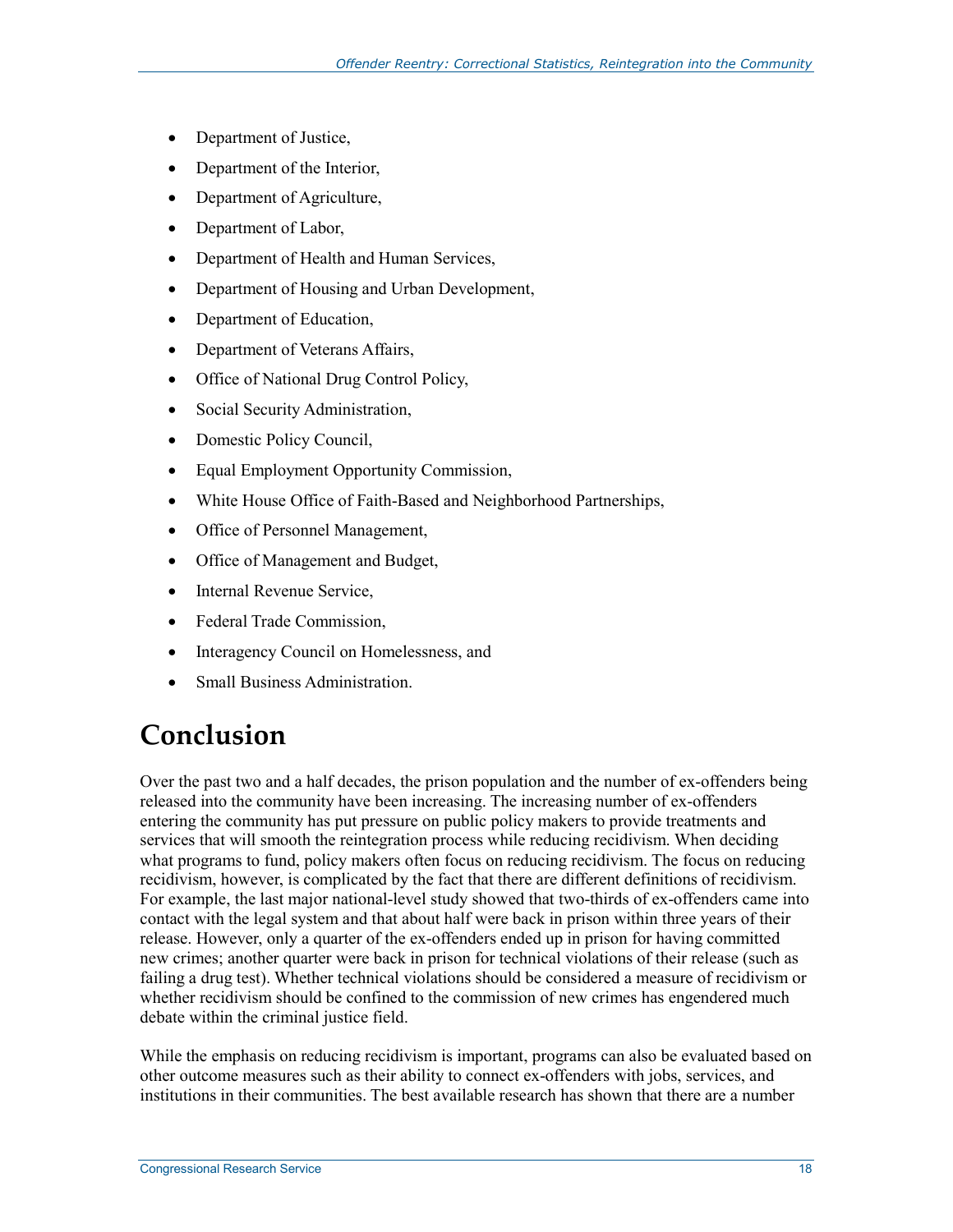of services that can help ex-offenders reconnect with their communities and lower recidivism, including programs focusing on providing vocational training, substance abuse prevention, mental health services, and alternative housing. The reportedly most successful programs focus on high-risk offenders, are intensive in nature, begin during institutional placement, and take place mostly in the community. However, a relative lack of scientifically rigorous research has made it difficult to draw definitive conclusions about which programs are most effective.

As Congress considers this issue, a number of policy issues may be assessed, including whether the current federal grant programs are adequate or whether new programs should be created, whether there is a need for more current national-level recidivism data, whether enough coordination of the many programs that may be used to help ex-offenders is occurring within the federal government, whether more evaluations of offender reentry programs are needed, and whether funding will be appropriated for the programs and activities that were authorized by the Second Chance Act.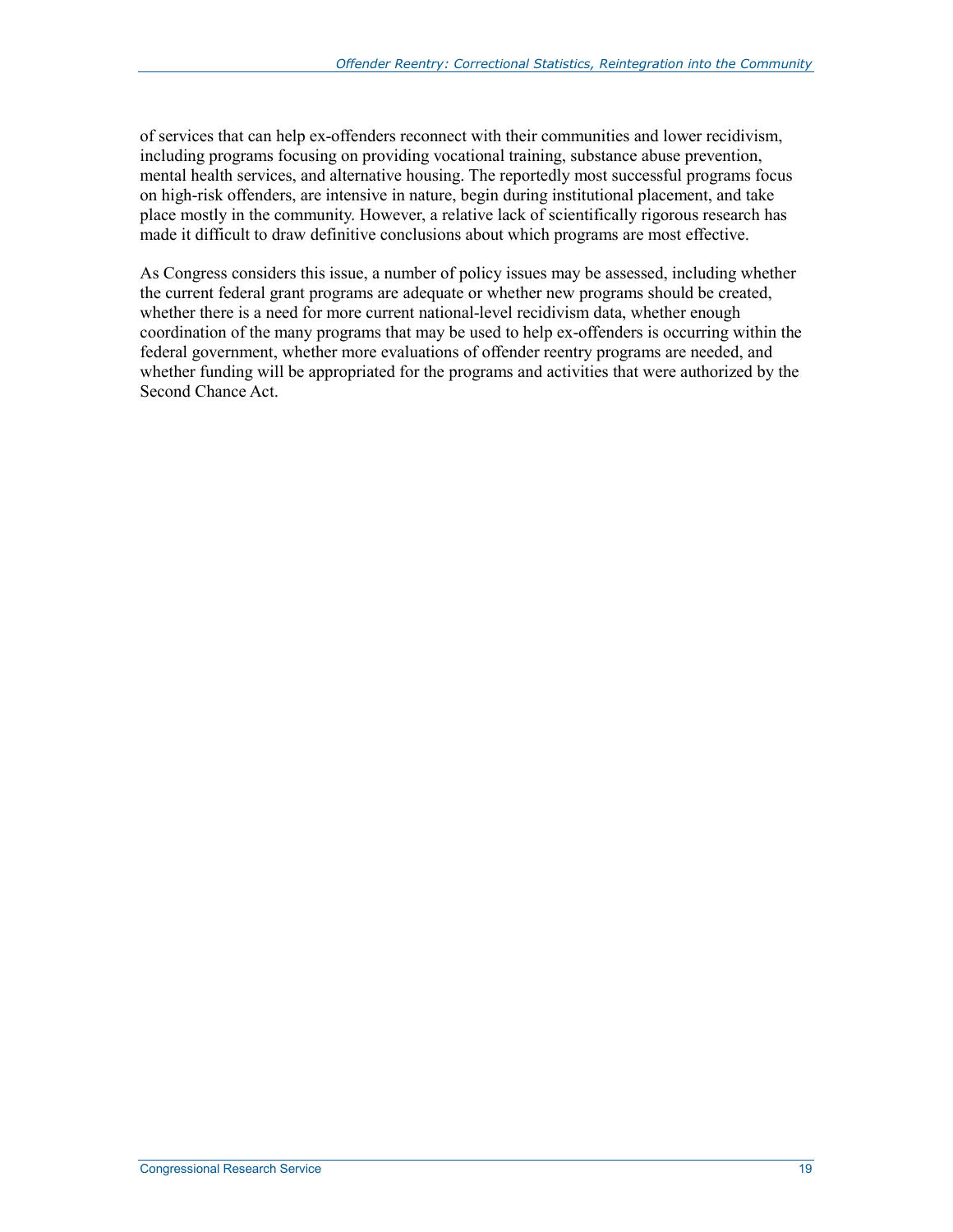## **Appendix A. Section-by-Section Comparison of the Second Chance Act**

The Second Chance Act, P.L. 110-199, was passed by the House on November 13, 2007, and by the Senate on March 11, 2008. The act was signed into law on April 9, 2008. Following is a section-by-section analysis of the act's provisions.

## **Amendments to Current Offender Reentry Grant Program (§101)**

The Second Chance Act reauthorized and expanded the adult and juvenile offender state and local offender reentry demonstration projects codified at 42 U.S.C. 3797w(b-c). The act replaced the four current purpose areas eligible for funding with seven broad purpose areas:

- educational, literacy, vocational, and job placement services;
- substance abuse treatment and services, including programs that start in placement and continue through the community;
- programs that provide comprehensive supervision and offer services in the community, including programs that provide housing assistance and mental and physical health services;
- programs that focus on family integration during and after placement for both offenders and their families;
- mentoring programs that start in placement and continue into the community;
- programs that provide victim-appropriate services, including those that promote the timely payment of restitution by offenders and those that offer services (such as security or counseling) to victims when offenders are released; and
- programs that protect communities from dangerous offenders, including developing and implementing the use of risk assessment tools to determine when offenders should be released from prison.

Applicants for these grants are subjected to a number of requirements, including submitting a reentry strategic plan with their application, describing the long-term strategy, providing a detailed implementation schedule, identifying the local government's role in the plan, and describing the "evidence based methodology and outcome measures" that are used to evaluate the programs and "provide valid measures" of the program's impact.

The act allows the Attorney General (AG) to make grants for these programs if the applications received meet the following conditions:

- they are explicitly supported by the chief executive of the unit of government applying for the funding;
- they extensively discuss the role that the various law enforcement entities involved in the reentry process will have in the program;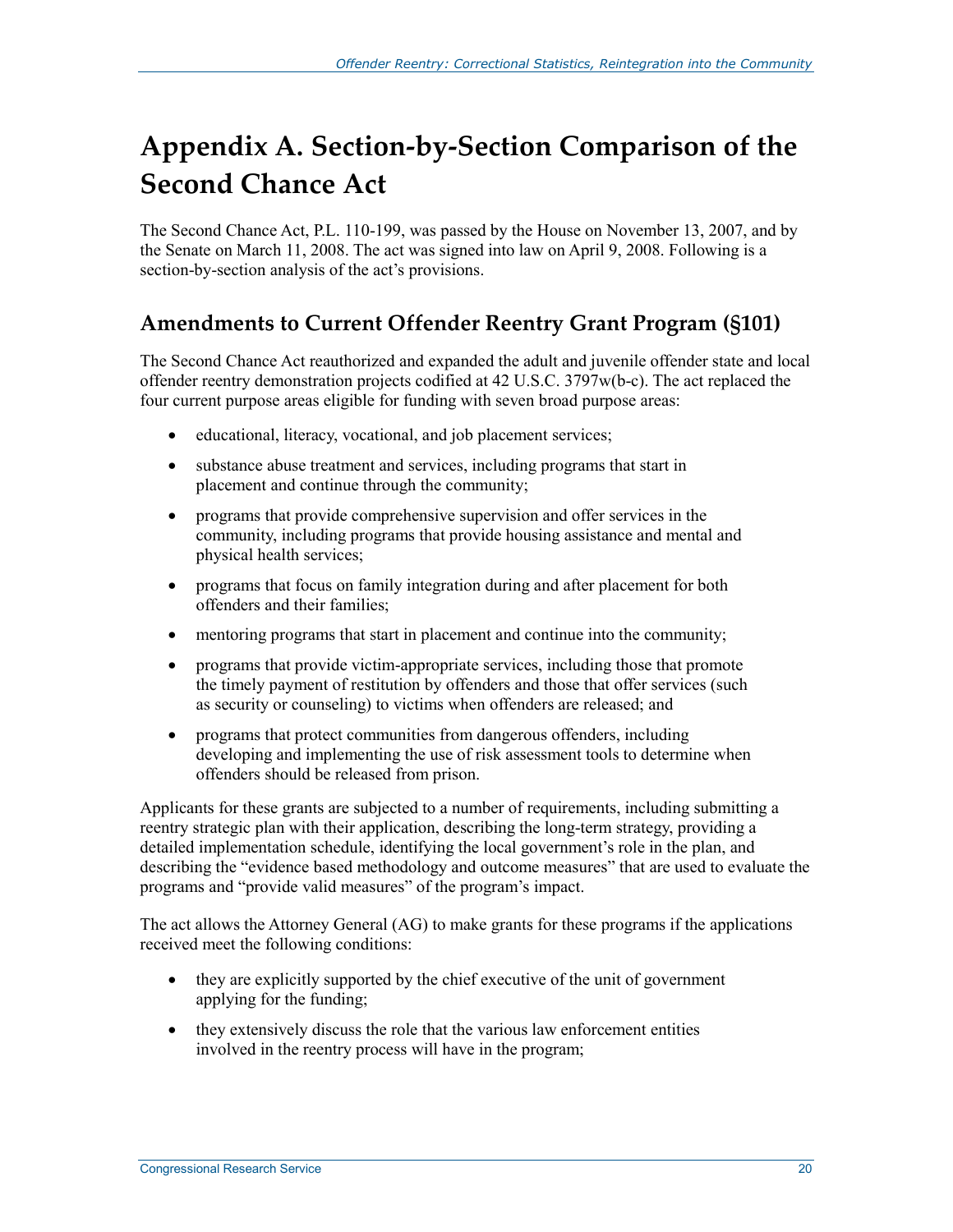- they provide extensive evidence of collaboration among the state and local health, housing, child welfare, education, substance abuse, victims services, employment, and law enforcement agencies;
- they provide a plan for analyzing any statutory, regulatory, or other hurdles that may exist to reintegrating offenders into the community; and
- they include a reentry taskforce as described below to carry out the activities funded under the grant.

The act requires applicants to develop a comprehensive strategic reentry plan that contains measurable five-year performance outcomes, with the goal of reducing recidivism by 50% over this period. As a condition of funding, applicants are also required to create offender reentry taskforces that would integrate the prime offender reentry stake-holders in their communities in order to pool resources, facilitate data-collection, and reduce recidivism. Grantees are also required to submit annual reports to DOJ that identify the specific progress made toward achieving their strategic performance outcomes, and may be eligible for future grants if they demonstrate adequate progress towards reducing recidivism by 10% over a two-year period.

In awarding grants under this program, the AG is directed to prioritize applications that

- focus on geographic areas with a disproportionate population of ex-offenders;
- include input from nonprofit organizations, consultation with victims and exoffenders, and coordinate with families;
- demonstrate effective case management in order to provide comprehensive and continuous services during reentry;
- review the adjudications process for parole violations in the applicant's criminal justice system;
- provide for an independent evaluation of the program, including, to the extent practicable, the use of random assignment; and
- target high risk offenders through the use of validated assessment tools.

Additionally, the act establishes a National Adult and Juvenile Offender Reentry Resource Center by authorizing the AG to make a grant available to an eligible organization. The selected organization are directed to provide education, training, and technical assistance to states and other governments in order to collect and disseminate data and best practices in offender reentry, including the use of evaluation tools and other measures to assess and document performance. Up to 4% of the authorized level of funding can be used to establish and run this center.

The act authorizes \$55 million in both FY2009 and FY2010 for these programs and limits funding for technical assistance and training to between 2% and 3% of the overall total appropriated. The total federal share of funding for these grants is limited to 50%; however, up to 50% of the state and local matching funds (i.e., 25% of the overall grant) could be fulfilled through in-kind contributions of goods or services.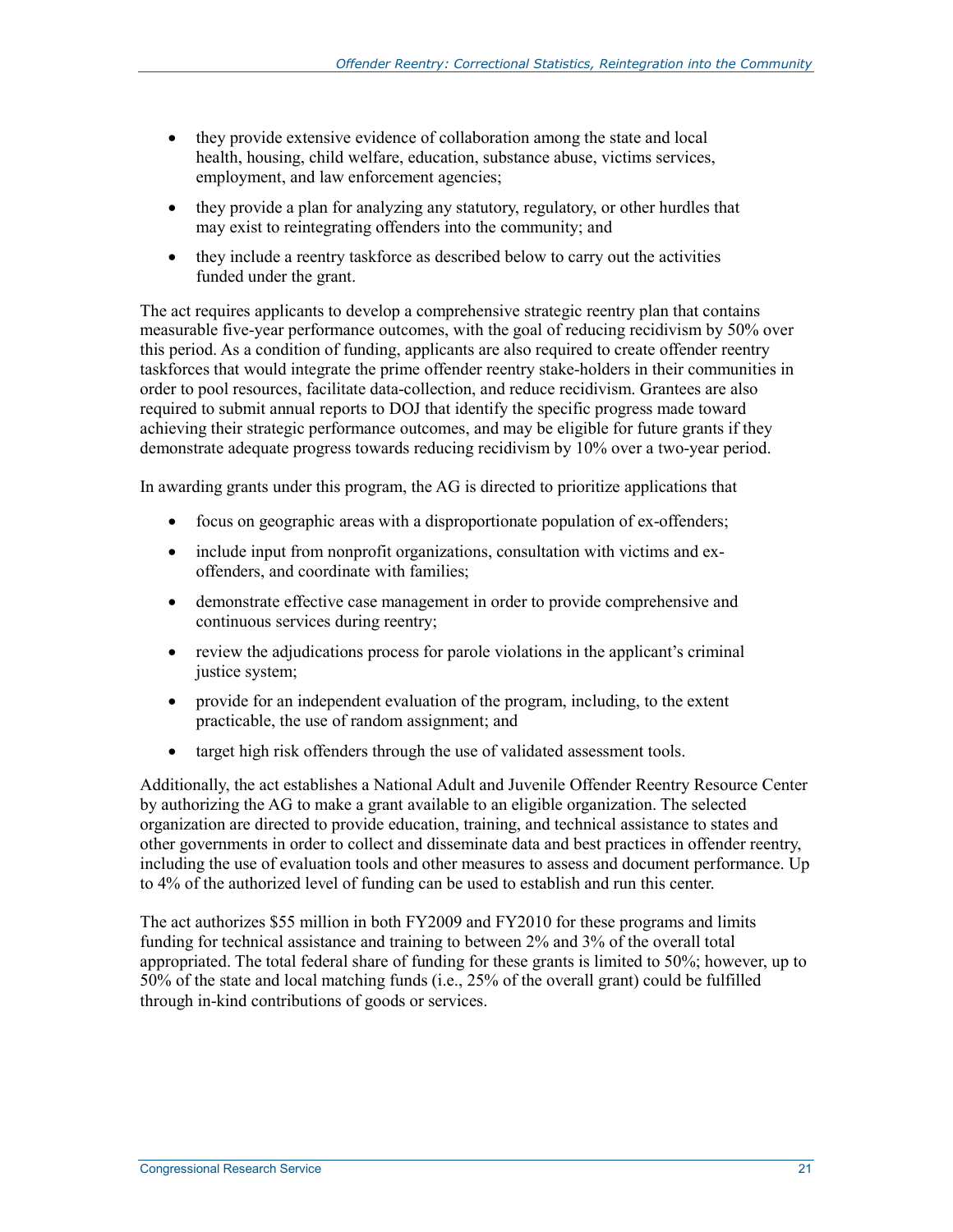## **Improvement of the Residential Substance Abuse Treatment for State Offenders Program (§102)**

This provision requires states receiving grants under the residential substance abuse treatment program (42 U.S.C. 3796ff) to ensure that individuals participating in these programs receive aftercare services, including a full continuum of support services. The act defines residential substance abuse treatment programs as a course of comprehensive individual and group substance abuse services lasting at least six months in residential treatment facilities that are set apart from the general population of a prison or jail. The act also requires the AG to study the use and effectiveness of the funds used to provide the required aftercare services.

## **Definition of Violent Offender for Drug Court Program (§103)**

The act modifies the government's current drug court grant program, restricting the current definition of "violent offender" to individuals charged with or convicted for certain offenses that are punishable by a sentence of longer than one year (prior there was no minimum sentence length).<sup>61</sup> The act requires all grantees under this program to adhere to this definition of "violent" offender" within three years of the enactment of the act (i.e., April 9, 2011), and requires the secretary to publish regulations to this effect within 90 days of enactment. Any drug court not adhering to this definition by April 9, 2011, would see their grant allocations reduced.

### **New Offender Reentry Grant Programs**

Subtitle B creates a number of new targeted grant programs within the Department of Justice (DOJ) relating to the reintegration of offenders into the community.

## **State and Local Reentry Courts (§111)**

This provision creates a new grant program within DOJ to fund reentry courts. Subject to the availability of appropriations, grants up to \$500,000 are made available for state and local adult and juvenile court systems in order to establish and maintain reentry courts. These courts will be tasked with monitoring juvenile and adult offenders reentering into the community and providing them with a coordinated and comprehensive array of services, including housing assistance, education, job training, health services, and substance abuse treatment. In order to be eligible for funding, applicants have to demonstrate the need for their program; create a long-term strategy and detailed implementation plan; identify the government and community entities that would be coordinated by the project; and describe the methodology and outcome measures that would be used to evaluate the program. Additionally, applicants are required to submit annual reports to DOJ including a summary of the activities carried out with the grant and an assessment of whether these activities are meeting the needs identified in the grant application. The act authorizes \$10 million for this program in FY2009 and FY2010. The total federal share of

<sup>&</sup>lt;sup>61</sup> In order to be considered a "violent offender," an individual has to have committed this crime while in possession of a firearm or dangerous weapon, the crime has to have resulted in the death or serious bodily injury of a person, force had to have been used against someone's person, or the offender had 1 or more prior convictions for a felony crime of violence involving the use or attempted use of force against a person with the intent to cause death or serious bodily harm. See 42 U.S.C. 3797 u-2(a)(1).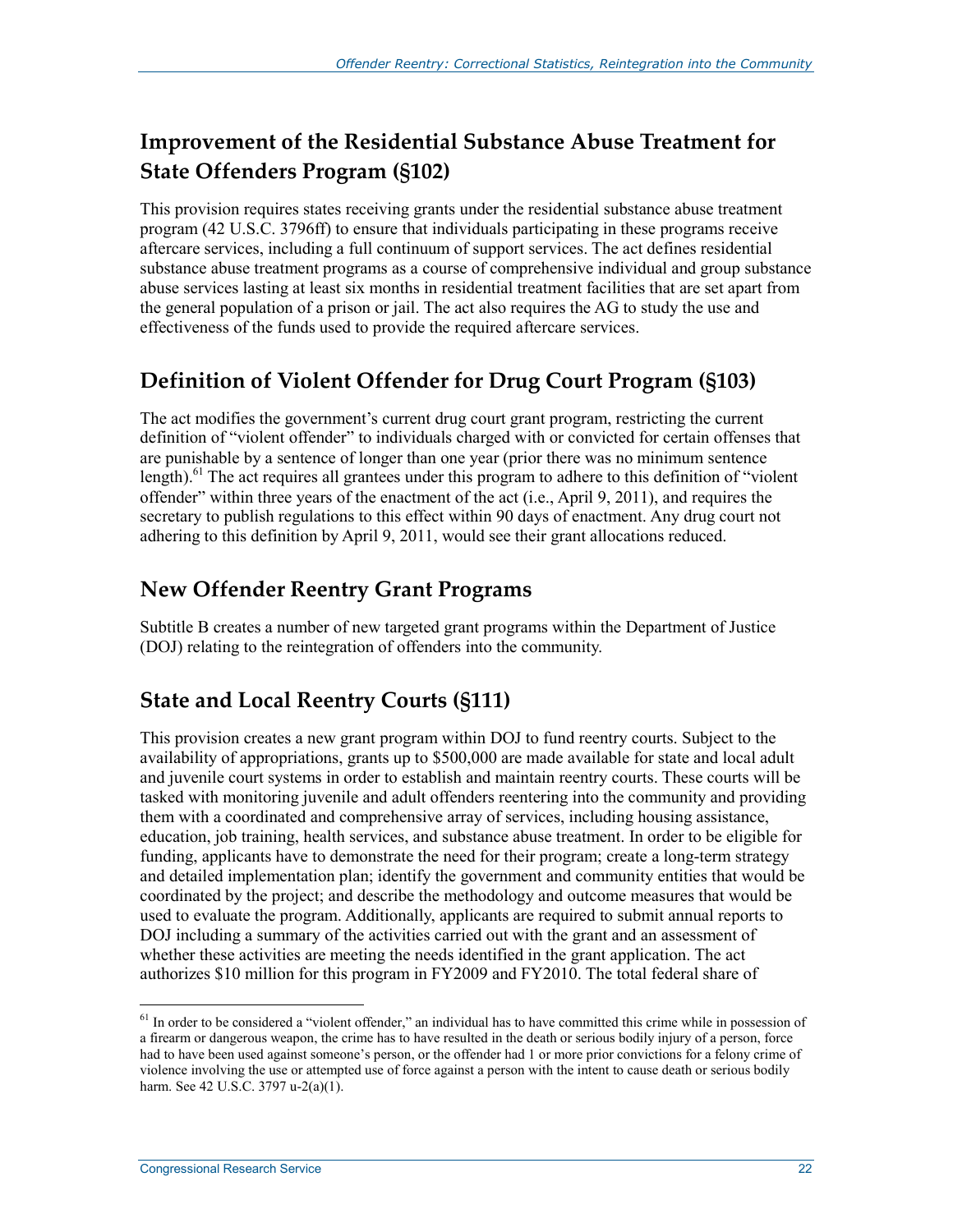funding for these grants is limited to 50%; however, up to 50% of the state and local matching funds (i.e., 25% of the overall grant) could be fulfilled through in-kind contributions of goods or services.

### **Drug Treatment Alternative to Prison Programs (§112)**

This provision creates a new grant program for state and local prosecutors to fund the development, implementation, and expansion of drug treatment programs that are alternatives to imprisonment. The programs require eligible offenders, after having received the consent of the prosecutor, to participate in comprehensive drug treatment programs in lieu of imprisonment. Criminal charges would be dismissed upon completion of the program. Offenders failing to successfully complete their treatment programs would serve their original sentence. In order to be eligible for these programs, the offender in question could not have had any prior felony use of force convictions or have been charged with or convicted of an offense involving a firearm, a dangerous weapon, or the use of force against another individual. The act authorizes \$10 million for this program in FY2009 and FY2010. The total federal share of funding for these grants is limited to 50%; however, up to 50% of the state and local matching funds (i.e., 25% of the overall grant) could be fulfilled through in-kind contributions of goods or services.

## **Family Substance Abuse Treatment Alternatives to Incarceration Grants (§113)**

This provision creates a new grant program to develop, implement, and expand the use of familybased substance abuse treatment programs as alternatives to incarceration for non-violent parent drug offenders. Among other things, the treatment is required to be clinically appropriate, comprehensive, and long-term and would be provided in a residential setting rather than an outpatient or a hospital setting. The program is required to include the implementation of graduated sanctions applied on the basis of the offender's accountability throughout the course of the program and the development of reentry plans for offenders. Offenders failing to complete the program are required to complete the sentence for the underlying crime involved. Grantees are required to submit annual reports to DOJ detailing the effectiveness of their programs using evidence-based data. Prison-based programs are required to locate their programs in an area separate from the general population, to create and support treatment plans for incarcerated parents, and to ensure continuity of care if participating offenders are transferred to a different facility. The act authorizes \$10 million in FY2009 and in FY2010 for these grants; not less than 5% of this total is to be allocated to Indian Tribes.

## **Grants to Evaluate and Improve Educational Methods at Prisons, Jails, and Juvenile Facilities (§114)**

This program authorizes the AG, subject to the availability of appropriations, to make grants to evaluate, identify, and improve programs that focus on providing educational and vocational programs for offenders by identifying and implementing best practices. Grantees are required to submit reports within 90 days of the last day of the final fiscal year of a grant detailing the progress that they have made. The act authorizes appropriations of \$5 million for this program in FY2009 and FY2010.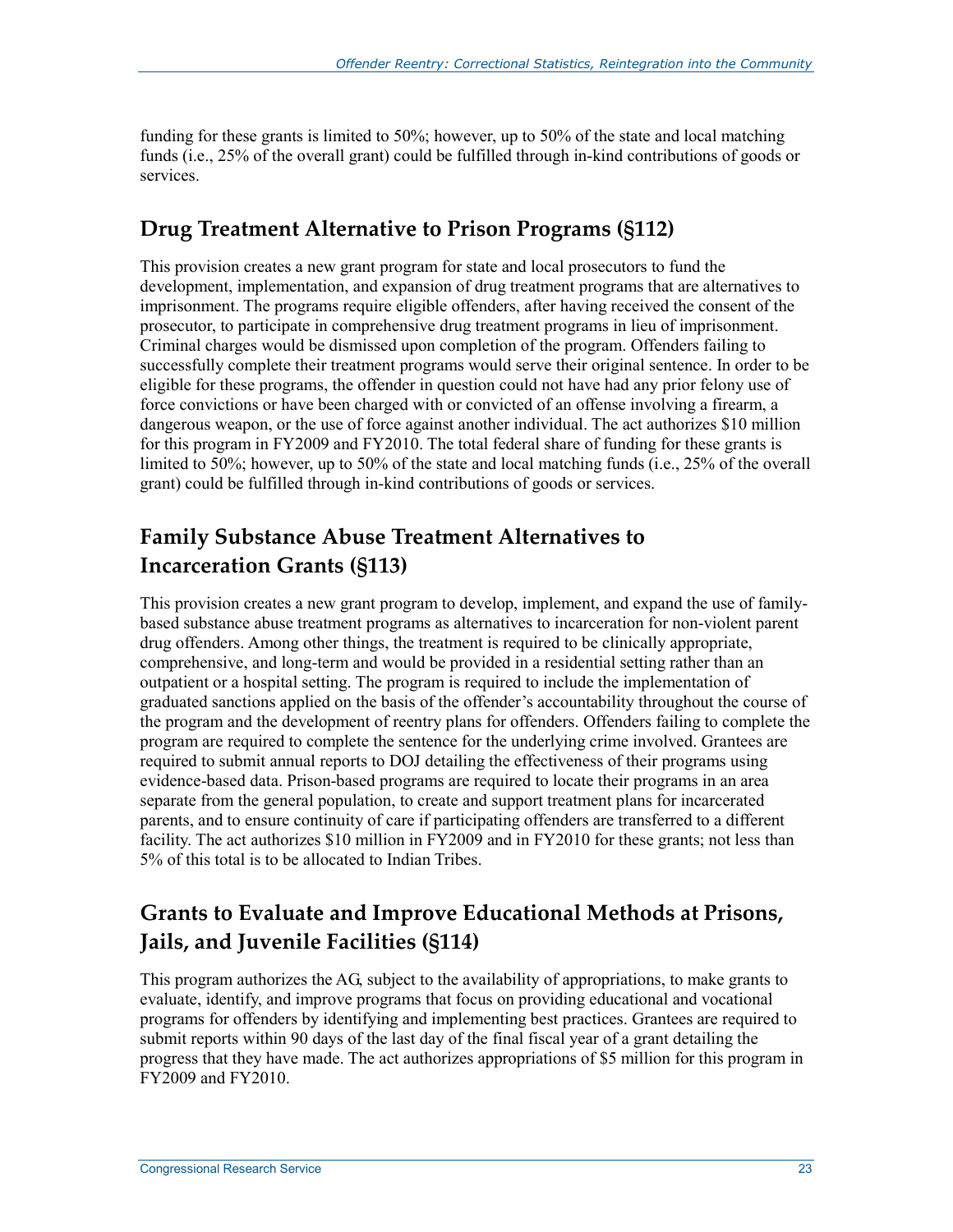### **Technology Careers Training Demonstration Grants**

The act authorizes the AG to make grants to states, units of local governments, territories, and Indian Tribes to provide technology career training for prisoners. Grants may be awarded for programs that establish technology careers training programs for offenders during the three-year period prior to their release. Access to the Internet during the program will be restricted to ensure public safety. Grantees must submit a report to DOJ describing and assessing the program each fiscal year. The act authorizes \$10 million for this program in FY2009 and FY2010.

## **New Drug-Treatment and Mentoring Grant Programs**

Title II of P.L. 110-199 authorizes a series of new grant programs for drug-treatment and mentoring purposes. Subtitle  $A(8201)$  focuses on drug treatment programs, Subtitles B and C (§§211-214) focus on training and mentoring programs, and Subtitle C (§231) would create a federal offender reentry program at the Bureau of Prisons.

## **Offender Reentry Substance Abuse and Criminal Justice Collaboration Program (§201)**

The act authorizes the AG to make grants to states, units of local governments, territories, and Indian Tribes in order to improve drug treatment programs in prisons and reduce the use of alcohol and other drugs by long-term abusers under correctional supervision. Grants may be used to continue or improve existing drug treatment programs, develop and implement programs for long-term substance abusers, provide addiction recovery support services, and establish pharmacological drug treatment services as part of any drug treatment program offered to prisoners.<sup>62</sup> Grant applicants are required to identify the entities that will be involved in providing the treatment, certify that this treatment has been developed in consultation with the Single State Authority for Substance Abuse,<sup>63</sup> certify that the treatment will be clinically appropriate and will provide comprehensive treatment, and describe how evidence-based strategies have been incorporated into the program, including the collection and analysis of data. The AG is required to submit a report to Congress detailing best practices relating to substance abuse treatment in prison and comprehensive treatment of long-term substance abusers by September 30, 2009. Another report on the drug treatment programs funded through this grant program is required by September 30, 2010. The act authorizes appropriations of \$15 million for this program in both FY2009 and FY2010.

## **Mentoring Grants to Nonprofit Organizations (§211)**

This provision would create a new grant program to provide mentoring and other transitional services for offenders being released into the community. Funding could be used for mentoring programs both in placement and during reentry, programs providing transition services during

<sup>&</sup>lt;sup>62</sup> Pharmacological drug treatment involves using drugs and medications in the treatment of substance abuse. See Clayton Mosher, Scott Akins, and Chad Smith, "Pharmacological Drug Treatment" Paper presented at the annual meeting of the American Society of Criminology, Royal York, Toronto. 2008-04-21.

 $63$  States would be required to identify an entity that would be the single State administrative authority responsible for planning, developing, implementing, monitoring, regulating, and evaluating substance abuse services within the State.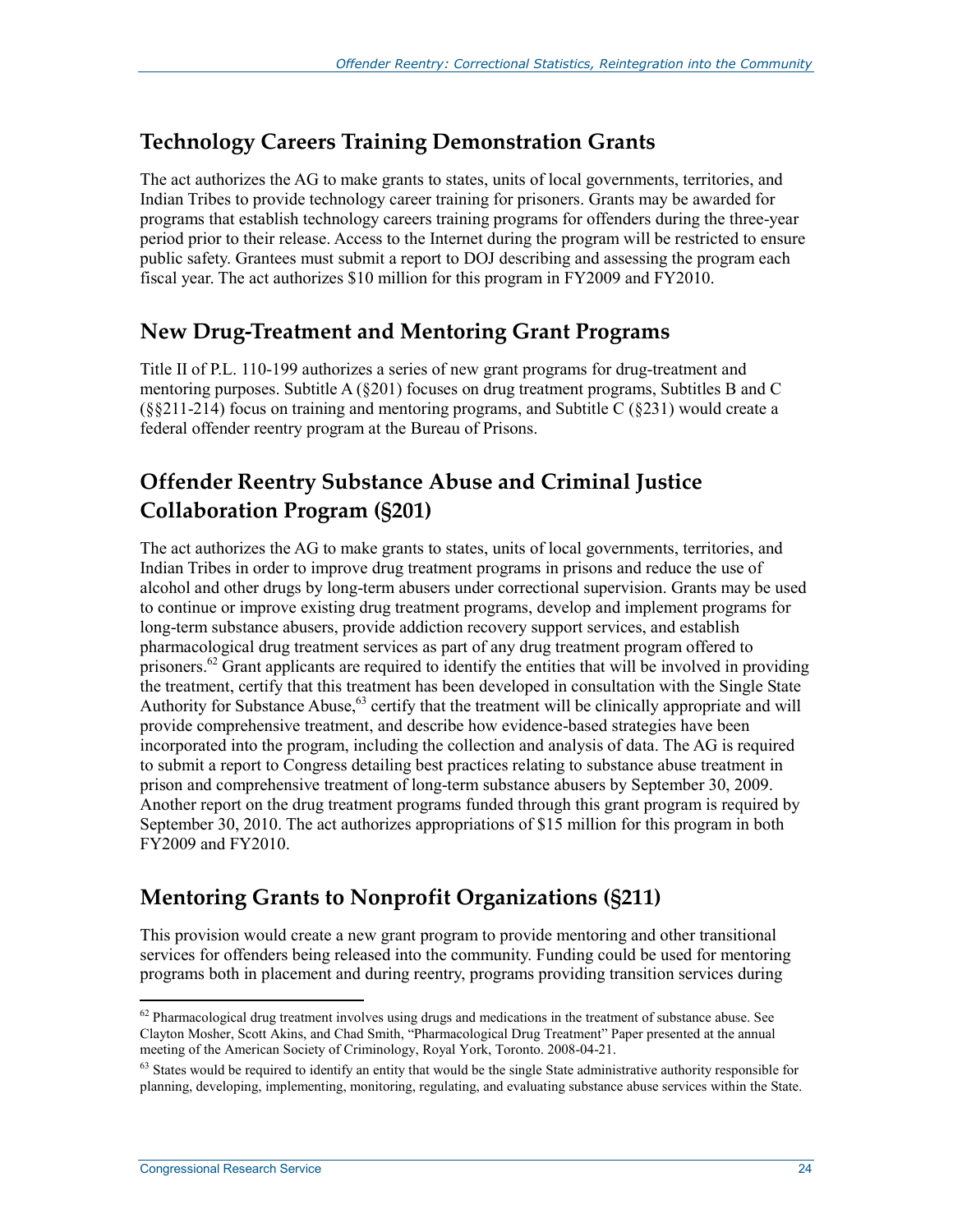reentry, and programs providing training for "offender and victims issues." Priority would be given to applicants providing for the evaluation of their programs, using randomized control trials to the maximum extent feasible. Applicants would be required to identify and report on specific outcome performance measures related to the overall goal of reducing recidivism. The bills would authorize \$15 million in FY2009 and in FY2010 for these grants.

## **Responsible Reintegration of Offenders (§212)**

The act authorizes the Secretary of Labor to make grants to nonprofit organizations to provide a wide array of mentoring, job training and job placement services, and other comprehensive transitional services. Grants may not be used to provide substance abuse treatment, mental health treatment, or housing services; however, grants can be used to coordinate with other entities providing these services. Applications for the program must identify the specific eligible area that will be served and the need for support in this area and describe the services that will be provided, the partnerships that have been established with the criminal justice system and housing authorities, and how other sources of funding will be leveraged to provide support services. In order to be eligible for funding, programs must be located in urbanized areas or clusters (as determined by the Bureau of the Census) that have a large number of prisoners returning to the community and high recidivism rates (however, no definitions for a large number of returning prisoners or high recidivism rates are provided). To be eligible for the program, offenders would be at least 18 years old, have no prior adult convictions or convictions for violent or sex-related offenses, and have been released from prison no more than 180 days before they begin participating in the grant program.<sup>64</sup> Not more than 15% of the grant may be used to pay for administrative costs. The act authorizes \$20 million in appropriations for the Secretary of Labor to carry out this section in both FY2009 and FY2010; up to 4% of the appropriation may be used to provide technical assistance.

### **Bureau of Prisons Policies on Mentoring Contacts (§213)**

This provision directs the Director of the Bureau of Prisons (BOP) at DOJ to adopt and implement a policy by July 9, 2009, to ensure that mentors working with incarcerated offenders are permitted to continue providing their services to the offender after their release from prison. The Director is required to submit a report to Congress concerning this policy's implementation by September 20, 2009.

## **Bureau of Prisons Policies on Chapel Library Material (§214)**

The Director of the BOP is required to discontinue the Standardized Chapel Library project, or any other project that compiles, lists, or restricts prisoner access to materials provided by chapel libraries by May 9, 2008. Exceptions are made for materials that incite, promote, or suggest violence and materials prohibited by law.

<u>.</u>

 $64$  Grantees may exempt 10% of their clients from this 180-day requirement.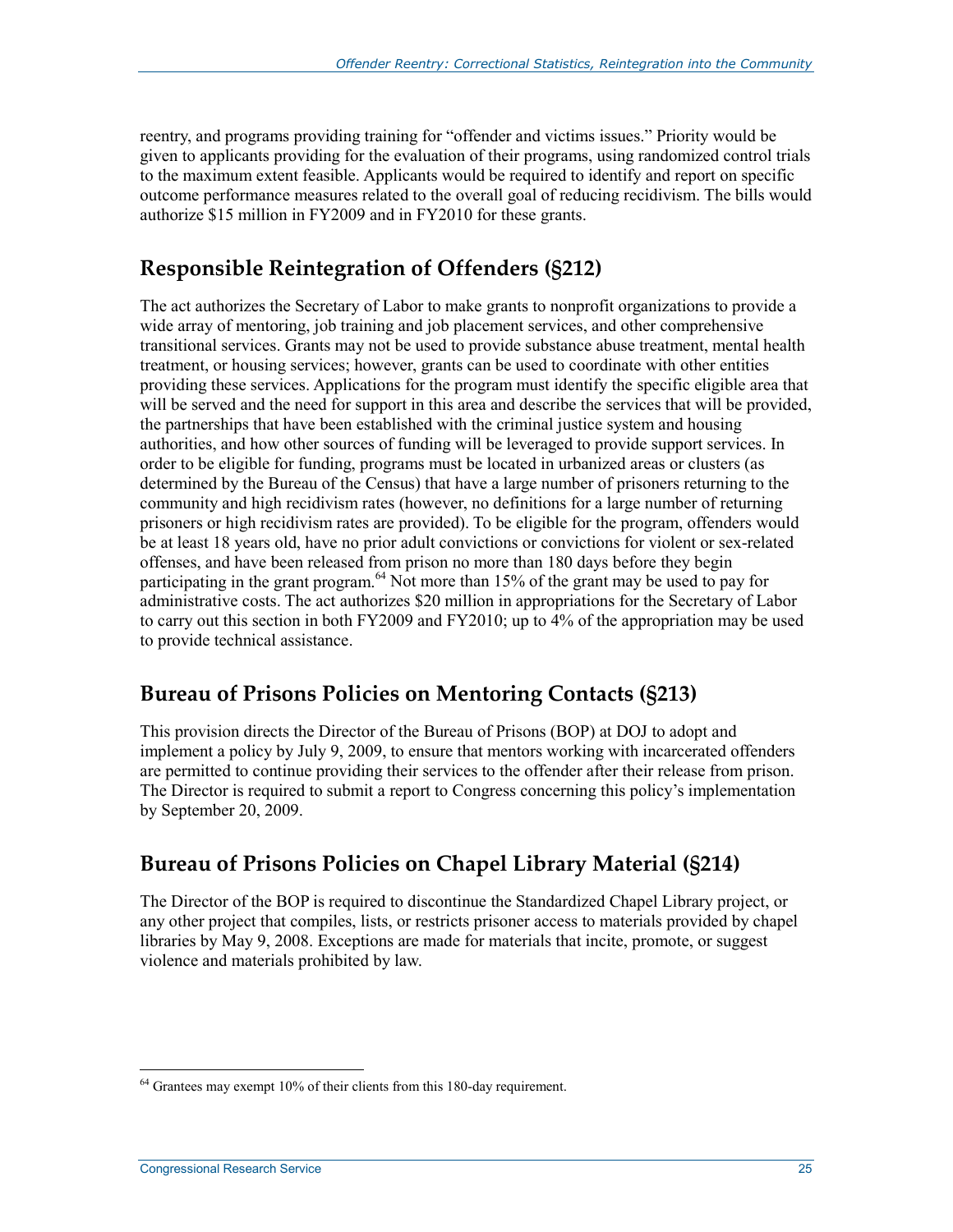### **Federal Prisoner Reentry Program (§231)**

The act establishes a prisoner reentry program within the BOP. BOP is required to create a federal prisoner reentry strategy that will

- assess each prisoner's skill level at the beginning of their prison term (including academic, vocational, health, cognitive, interpersonal, daily living, and other related skills);
- create a skills development plan for prisoners to be carried out during their term of imprisonment;
- determine program assignments for prisoners based on the needs identified by the assessment;
- give priority to the reentry needs of high-risk populations, including sexoffenders, career criminals, and prisoners with mental health problems;
- coordinate and collaborate with other criminal justice, community-based, and faith-based organizations;
- collect information about a prisoner's family relationships and parental responsibilities; and
- provide incentives for prisoners to participate in skills development programs.

Incentives for prisoners to participate in skills development programs include allowing offenders to spend the maximum amount of time in community confinement facilities. Additionally, BOP is required to assist offenders in obtaining identification prior to their release.

The act modifies current law to include a number of new duties for the Director of BOP. These new duties include the establishment of prerelease planning procedures for all federal offenders that help prisoners apply for federal and state benefits prior to their release, and the establishment of reentry planning procedures to provide federal offenders with information in a number of reentry-related areas. BOP is required to establish and implement a system that will allow it to quantitatively track progress in responding to the reentry needs of its inmates and to provide an annual report to the House and Senate Committees on the Judiciary concerning its progress. An annual report is also required containing recidivism statistics for federal prisoners, including information concerning the relative recidivism rates of offenders participating in major inmate programs. After the initial report establishes a baseline recidivism rate for BOP ex-offenders, the act establishes 5- and 10-year goals of 2% and 5% reductions in this rate, respectively.

BOP is further required to ensure that the United States Probation and Pretrial Services System has medical information for inmates scheduled for release in order to create supervision plans that address the medical and mental health care needs of ex-offenders, and to ensure that each prisoner in community confinement has access to medical and mental health care.

In addition to the offender reentry program established above, the act also establishes two new programs within BOP:

• A pilot program within BOP to determine the effectiveness of allowing certain elderly, non-violent offenders to serve the remainder of their sentences on home detention. In order to be eligible for this program, offenders would have to be 65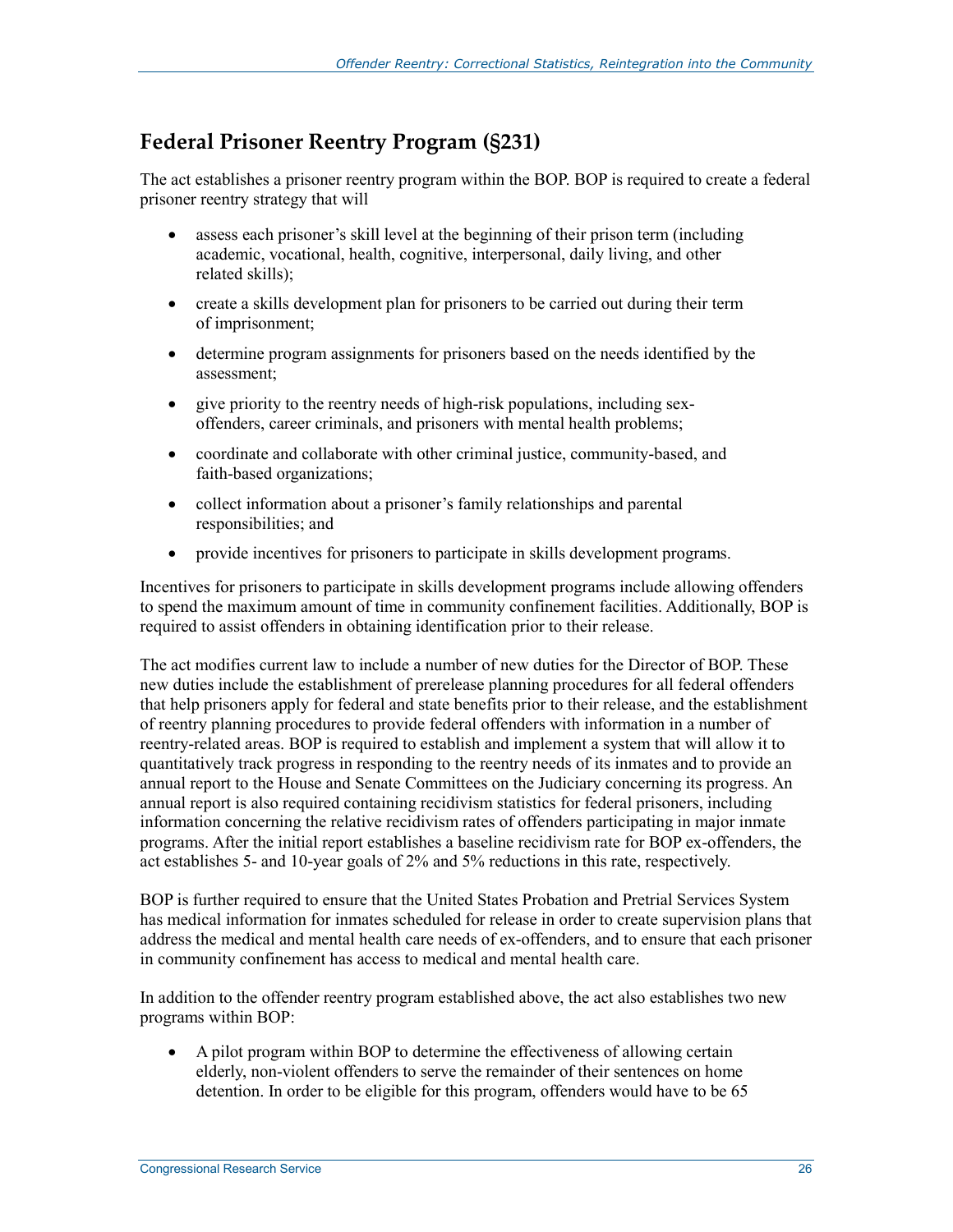years old or older and have never been convicted of a violent or sex-related crime or given a life-sentence, among other things.

• A program to provide satellite tracking of certain high-risk individuals after their release from prison, in conjunction with the use of graduated sanctions, the provision of reentry related services, and the involvement the offender's family, a victim advocate, and the victim. The act authorizes \$5 million for this purpose in FY2009 and in FY2010.

## **Offender Reentry Research (§241)**

The act allows, but does not direct, the National Institute of Justice to conduct research into offender reentry. This research may include a study identifying the number and characteristics of children with incarcerated parents and their likelihood of engaging in criminal activity, a study identifying mechanisms to compare recidivism rates between states, and a study on the characteristics of individuals released from prison who do not recidivate.

The act also allows, but does not direct, the Bureau of Justice Statistics to conduct research on offender reentry. This research may include an analysis of the populations that present unique reentry challenges, studies to determine the characteristics of individuals who return to prison (including which individuals pose the highest risk to the community), annual reports on the profile of the population leaving detention and entering the community, a national recidivism study every three years, and a study of post incarceration supervision (e.g., parole) violations.

### **Grants to Study Post-Incarceration Supervision Violations (§242)**

This provision creates a new grant program to fund state studies aimed at improving datacollection on offenders who have their post-incarceration supervision revoked in order to better identify which individuals pose the greatest risk to the community. In order to receive funding, states have to certify that their program would collect "comprehensive and reliable data" and have to provide this data to the Bureau of Justice Statistics.

## **Addressing the Needs of Children of Incarcerated Parents (§243)**

This provision directs the AG to collect data and develop best practices concerning the communication and coordination between state corrections and child welfare agencies, especially as they relate to the safety and support of children of incarcerated parents. The best practices developed should include policies, procedures, and programs that could be used to safeguard the parent-child bond during incarceration and assist incarcerated parents in planning for the future and well-being of their children.

## **Study of Effectiveness of Depot Naltrexone for Heroin Addiction (§244)**

The act authorizes the AG, acting through the National Institute of Justice, to make grants to public and private research entities to evaluate the effectiveness of depot naltrexone for the treatment of heroin addiction. In order to be eligible for funding, research entities must demonstrate that they conduct research in a public or private institution of higher education, that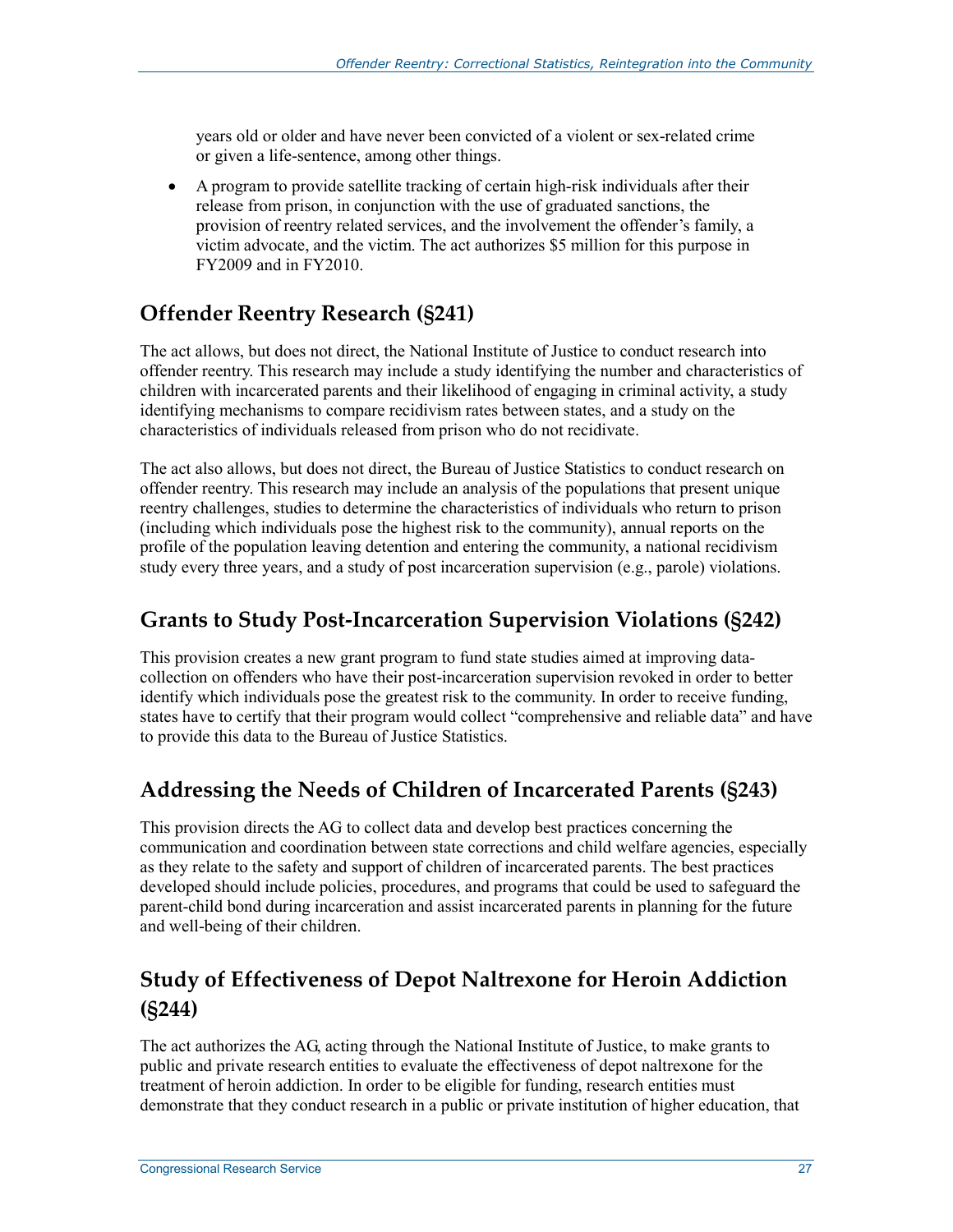they plan to work with parole or probation officers for offenders under court supervision, and that they will use randomized control trials to evaluate their programs. Grantees are required to submit reports to DOJ describing and assessing the uses of their grant.

## **Authorization of Appropriations for Research (§245)**

The act authorizes \$10 million in both FY2009 and FY2010 to carry out the research programs authorized by §§241-244.

## **Clarification of Authority to Place Prisoner in Community Corrections (§251)**

This provision would require the Director of the BOP to ensure, to the extent practicable, that prisoners within the federal correctional system spend up to a year at the end of their sentence focusing on their reentry into the community. As part of this practice, BOP would be authorized to transfer offenders to community correctional facilities or to home confinement (for the shorter of the last 10% or six months of their sentence). The provision would also give BOP the discretion to disregard a court's order that an offender serve part of his sentence in a community correctional facility.

### **Residential Drug Abuse Program in Federal Prisons (§252)**

The act replaces the current definition of a residential drug abuse program with language defining such a program as a course of individual and group activities and treatment lasting at least six months in residential treatment facilities that are set apart from the general prison population. The act also stipulate that this treatment can include pharmacotherapies that extend beyond the sixmonth period.

## **Contracting for Services for Post-Conviction Supervision of Offenders (§253)**

This provision would give the Director of the Administrative Office of the United States Courts the authority to enter into contracts with public and private agencies to monitor and provide a wide array of services to offenders in the community to promote their reintegration.

### **Extension of National Prison Rape Elimination Commission (§261)**

The act extends the authorization for the National Prison Rape Elimination Commission<sup>65</sup> from three years to five years.

<u>.</u>

 $65$  42 U.S.C. 15606(d)(3)(A).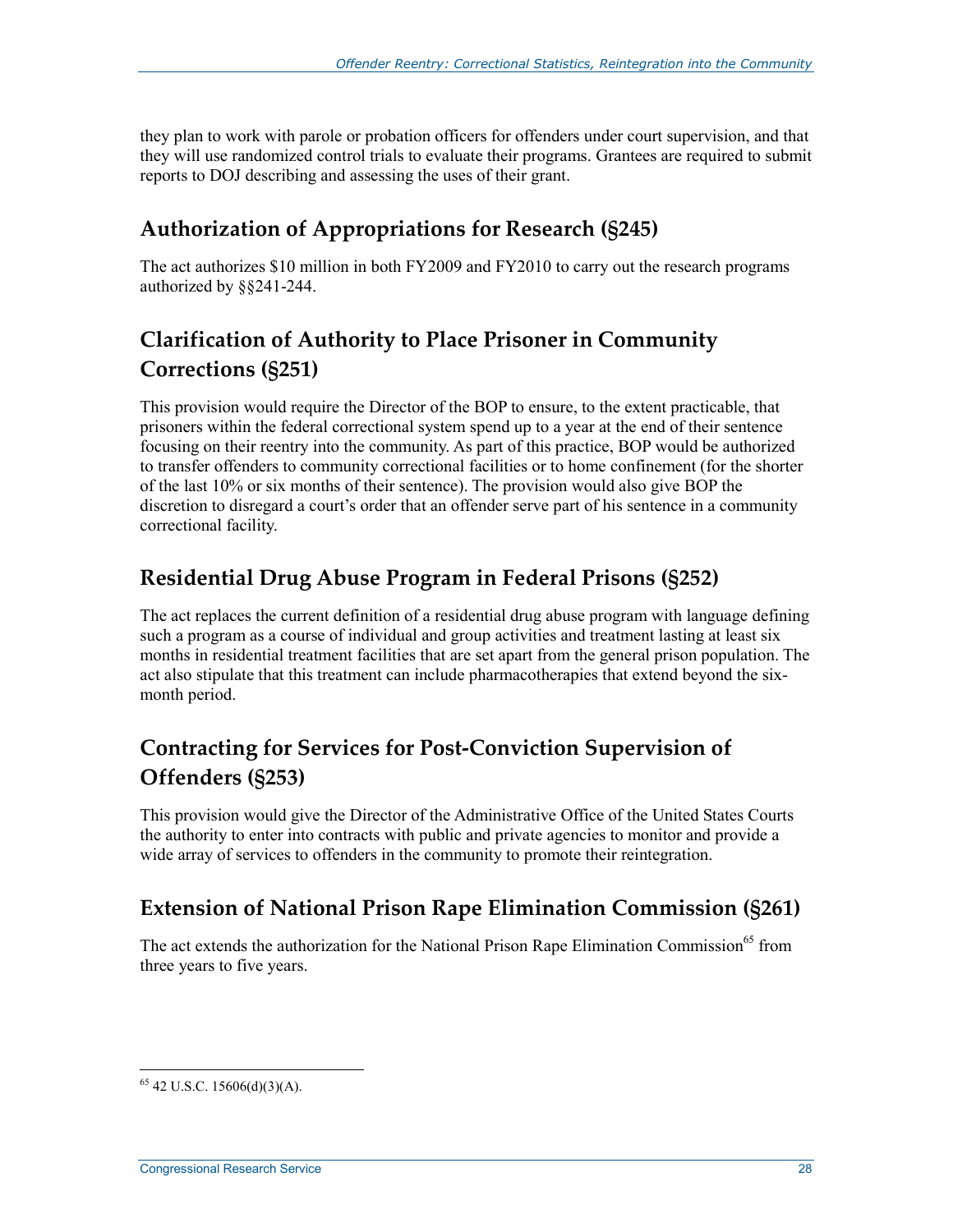## **Appendix B. Appropriations for DOJ Reentry Grant Programs**

#### **Table B-1. Authorized and Appropriated Funding for the DOJ Reentry Program, FY2001-FY2008**

| <b>Fiscal Year</b> | <b>Authorized</b> | <b>Appropriated</b> |
|--------------------|-------------------|---------------------|
| 2001               | N.A.              | \$29.9              |
| 2002               | N.A.              | 14.9                |
| 2003               | 15.0              | 14.8                |
| 2004               | 15.5              | 4.9                 |
| 2005               | 16.0              | 9.9                 |
| 2006               | N.A.              | 4.9                 |
| 2007               | N.A.              | 14.9                |
| 2008               | N.A.              | 11.8                |

Appropriations and authorizations in millions of dollars

**Source:** Data provided by the U.S. Department of Justice, Community Oriented Policing Services Office

**Notes:** "N.A." means "not authorized." Starting with FY2009, Congress started appropriating funding for DOJ's reentry program pursuant to the Second Chance Act (see **Table B-2**). Appropriated amount include all rescissions of current year budget authority.

#### **Table B-2. Authorized and Appropriated Funding for the Second Chance Act Grant Programs Administered by the Department of Justice, FY2009-FY2014**

| <b>Fiscal Year</b> | <b>Authorized</b> | <b>Appropriated</b> |
|--------------------|-------------------|---------------------|
| 2009               | \$160.0           | \$25.0a             |
| 2010               | 160.0             | 100.0 <sup>b</sup>  |
| 2011               | N.A.              | 82.8 <sup>c</sup>   |
| 2012               | N.A.              | 63.0 <sup>d</sup>   |
| 2013               | N.A.              | 63.9e               |
| 2014               | N.A.              | $67.8^{f}$          |

Appropriations and authorizations in millions of dollars

**Source:** FY2009 appropriations were taken from P.L. 111-8; FY2010 appropriations were taken from P.L. 111 117; FY2011 appropriations were based on a CRS analysis of the text of P.L. 112-10; FY2012 appropriations were taken from P.L. 112-55; FY2013 appropriations were provided by the Department of Justice; FY2014 appropriations were taken from the joint explanatory statement to accompany P.L. 113-76, printed in the January 15, 2014, *Congressional Record* (pp. H507-H532).

**Notes:** "N.A." means "not authorized." Appropriated amount include all rescissions of current year budget authority.

- a. The FY2009 appropriation included \$15 million for the Adult and Juvenile Offender Reentry Demonstration program and \$10 million for mentoring grants to nonprofit organizations.
- b. The FY2010 appropriation included \$37 million for the Adult and Juvenile Offender Reentry Demonstration program; \$10 million for state and local reentry courts; \$7.5 million for Family Substance Abuse Treatment